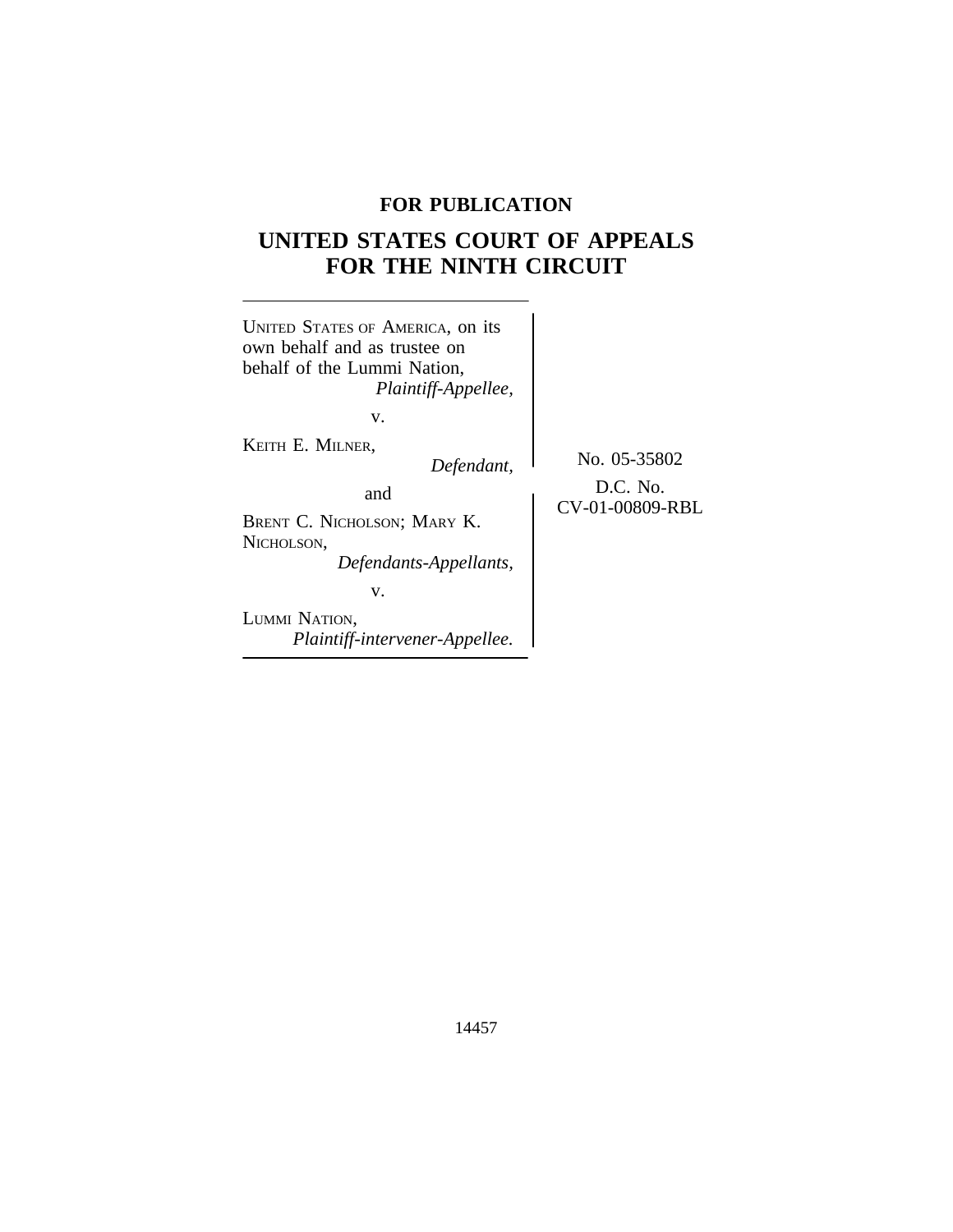

Appeal from the United States District Court for the Western District of Washington Ronald B. Leighton, District Judge, Presiding

> Argued March 13, 2008 Submitted October 9, 2009 Seattle, Washington

Filed October 9, 2009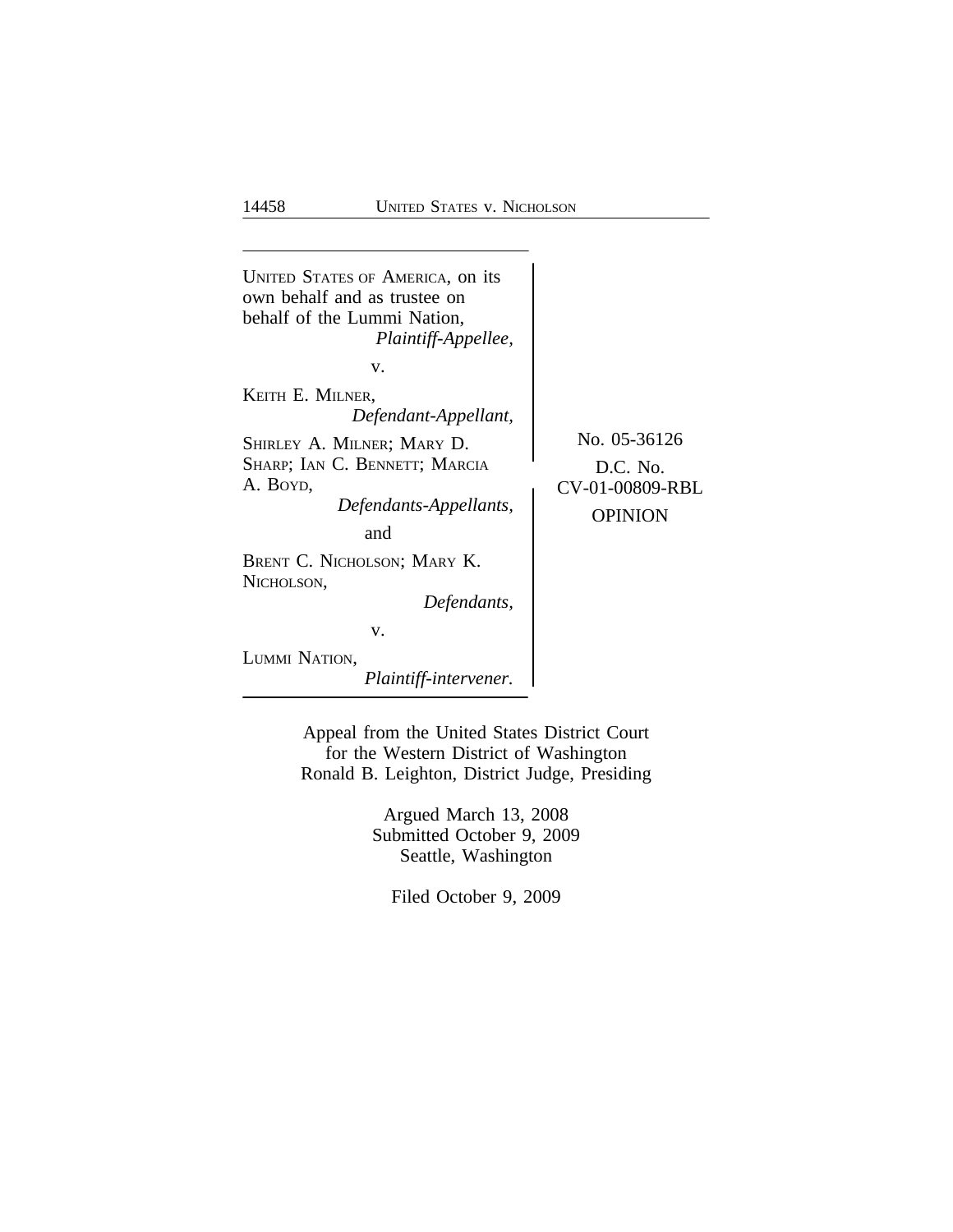UNITED STATES V. NICHOLSON 14459

Before: Betty B. Fletcher, Richard A. Paez and Richard C. Tallman,\* Circuit Judges.

Opinion by Judge B. Fletcher

<sup>\*</sup>Judge Tallman was drawn to replace Judge William W. Schwarzer, Senior United States District Judge for the Northern District of California, and has read the briefs, reviewed the record, and listened to a recording of oral arguments.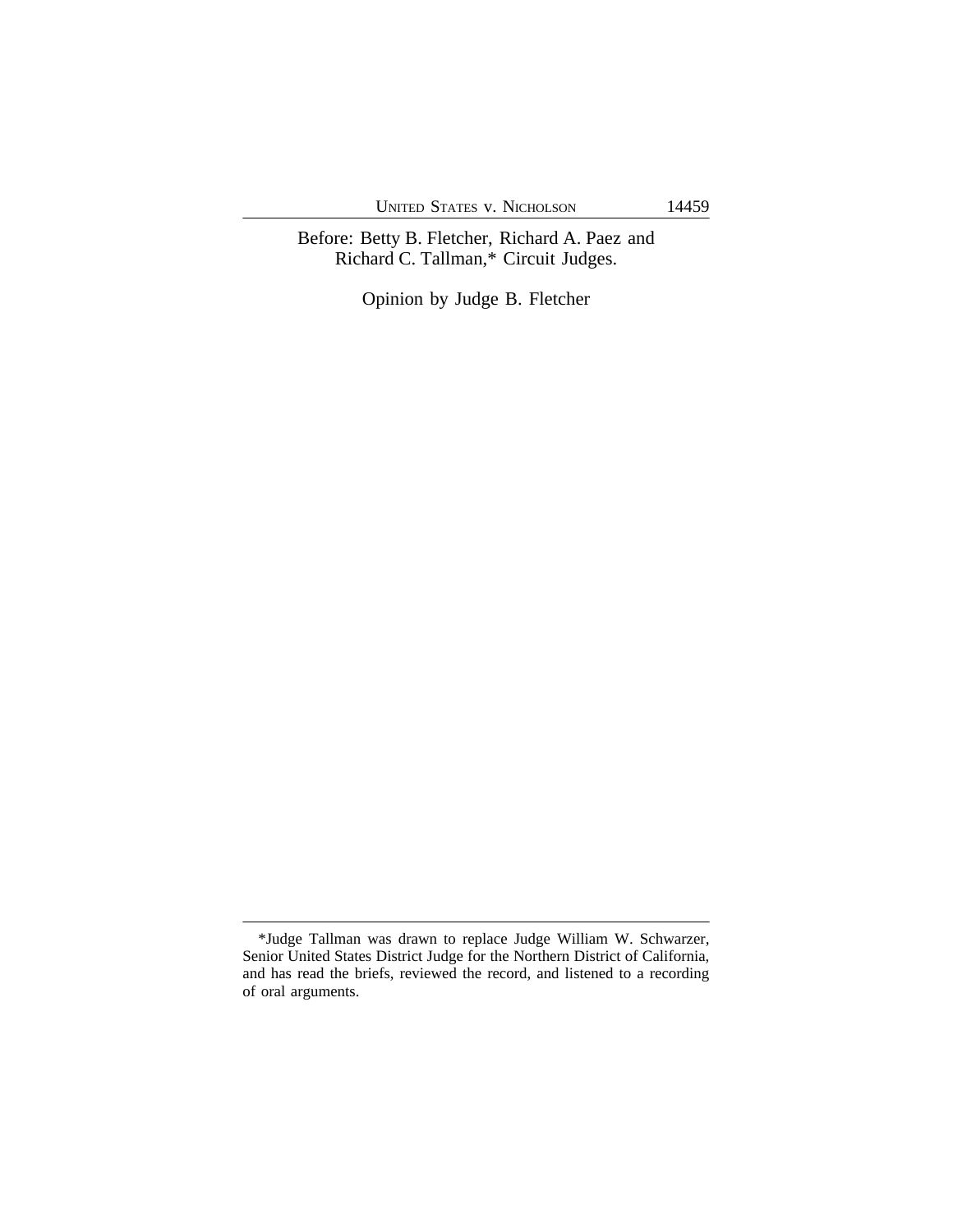### **COUNSEL**

Richard M. Stephens, Groen Stephens & Klinge LLP, Bellevue, Washington, for the defendants-appellants.

Brian Kipnis, Office of the United States Attorney, Seattle, Washington, for the plaintiff-appellee.

Harry L. Johnsen, Raas, Johnsen & Stuen, P.S., Bellingham, Washington, for the plaintiff-intervenor-appellee.

Edgar B. Washburn, Morrison & Foerster LLP, San Francisco, California, for Amicus Building Industry Legal Defense Foundation.

John Briscoe, Briscoe Ivester & Bazel LLP, San Francisco, California, for Amicus Bay Planning Coalition.

### **OPINION**

B. FLETCHER, Circuit Judge:

In this appeal we decide whether a group of waterfront homeowners are liable for common law trespass and violations of the Rivers and Harbors Appropriation Act of 1899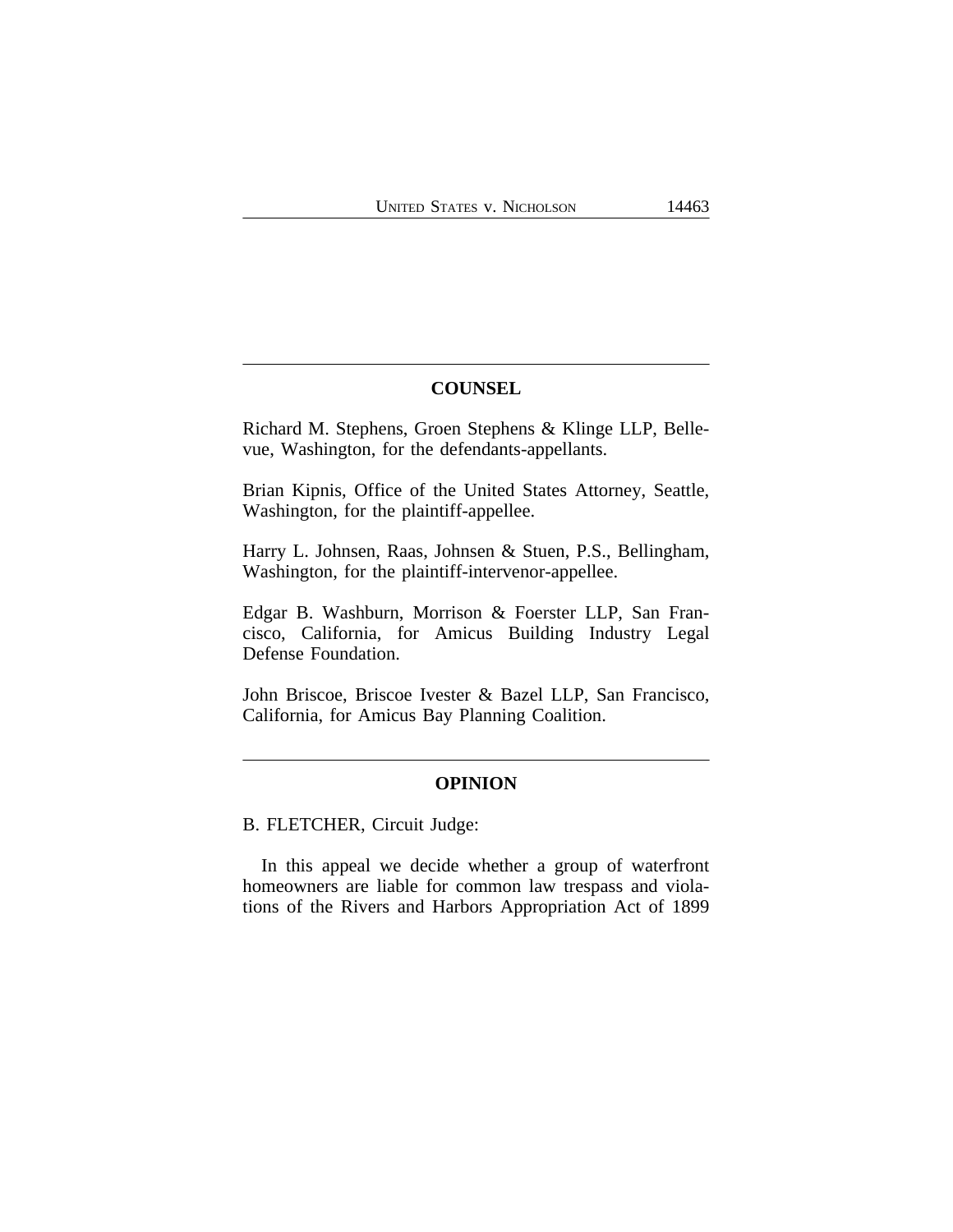(RHA), 33 U.S.C. § 403, and the Clean Water Act (CWA), 33 U.S.C. § 1311, because the ambulatory tideland property boundary has come to intersect shore defense structures the homeowners have erected. In a series of summary judgment rulings and after a bench trial, the district court found against the homeowners and ordered them to remove violating structures and to pay a \$1500 civil penalty. We affirm in part and reverse in part.

In 1855, the United States executed the Treaty of Point Elliott with several Indian tribes, thereby acquiring a vast swath of what is now western Washington.**<sup>1</sup>** Treaty Between the United States and the Dwámish, Suquámish, and Other Allied and Subordinate Tribes of Indians in Washington Territory, Jan. 22, 1855, 12 Stat. 927 (1859) (the "Treaty of Point Elliott" or the "Treaty"). Under the terms of the Treaty, the tribes were relegated to certain reserved areas, including "the island called Chah-choo-sen," on which the Lummi Indian Reservation was created for the plaintiff-intervenor, the Lummi Nation. *Id.* at 928. Although the Lummi initially occupied only the island, by an executive order, President Grant in 1873 expanded the reservation to encompass portions of the mainland, including Sandy Point, a sandy spit, all in what is now Whatcom County, Washington. Exec. Order (Nov. 22, 1873), *reprinted in* 1 Charles J. Kappler, *Indian Affairs: Laws and Treaties* 917 (1904), *available at* http://digital.library. okstate.edu/kappler/Vol1/ Images/v1p0917.jpg. Importantly, the order extended the reservation boundaries to "the lowwater mark on the shore of the Gulf of Georgia." **2** *Id.* In other

<sup>&</sup>lt;sup>1</sup>The Treaty of Point Elliott is one of a series of treaties negotiated by Territorial Governor Isaac Stevens with various Pacific Northwest Indian tribes in the mid-1800s. *See generally Washington v. Wash. State Commercial Passenger Fishing Vessel Ass'n*, 443 U.S. 658, 661-62 (1979); *Nez Perce Tribe v. Idaho Power Co.*, 847 F. Supp. 791, 805-06 (D. Idaho 1994).

<sup>&</sup>lt;sup>2</sup>The "Gulf of Georgia" is now known as the Strait of Georgia.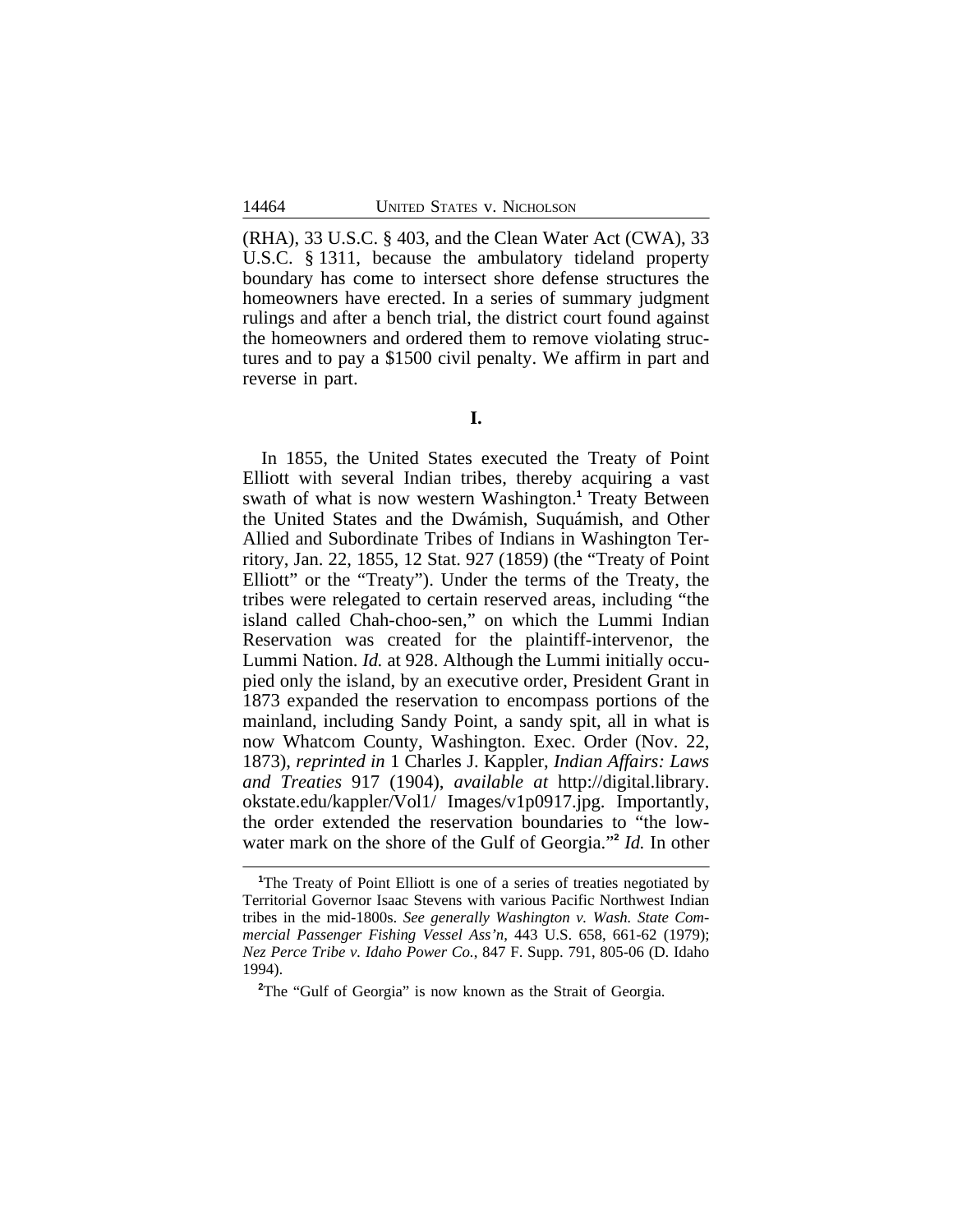words, President Grant explicitly expanded the reservation to include the tidelands of the relevant area. *United States v.* Stotts, 49 F.2d 619, 619, 621 (W.D. Wash. 1930).

As allowed under President Grant's executive order, the uplands were divided into lots and patented by members of the tribe. Defendants-appellants Keith and Shirley Milner (the "Milners"), Mary Sharp, Brent and Mary Nicholson (the "Nicholsons"), and Ian Bennett and Marcia Boyd ("Bennett/Boyd") (collectively, the "Homeowners") are the successors in interest to some of the parcels derived from these original patents. The Homeowners' parcels all adjoin tidelands on the Strait of Georgia.

Unlike the Homeowners' properties, the tidelands within the Lummi Reservation have otherwise never been alienated. Plaintiff-appellee the United States claims that it continuously has held the tidelands in trust for the Lummi Nation, pursuant to President Grant's executive order. Not surprisingly, then, it is at the boundary between the tidelands and the uplands that the present dispute finds its locus.

Although each property is slightly different, the Homeowners or their predecessors erected various "shore defense structures" to limit erosion and storm damage to their properties. The structures generally include "rip rap," large boulders used to dissipate the force of incoming waves, and bulkheads placed landward of the rip rap. Between 1963 and 1988, a homeowners' organization (the "Organization") had leased the tidelands from the Lummi Nation, giving waterfront property owners the right to erect shore defense structures on the tidelands; however, once the lease expired, both the Organization and the individual Homeowners declined to renew the lease.

Under federal law, the upper boundary of any tidelands is the mean high water (MHW) line, which is determined by projecting onto the shore the average of all high tides over a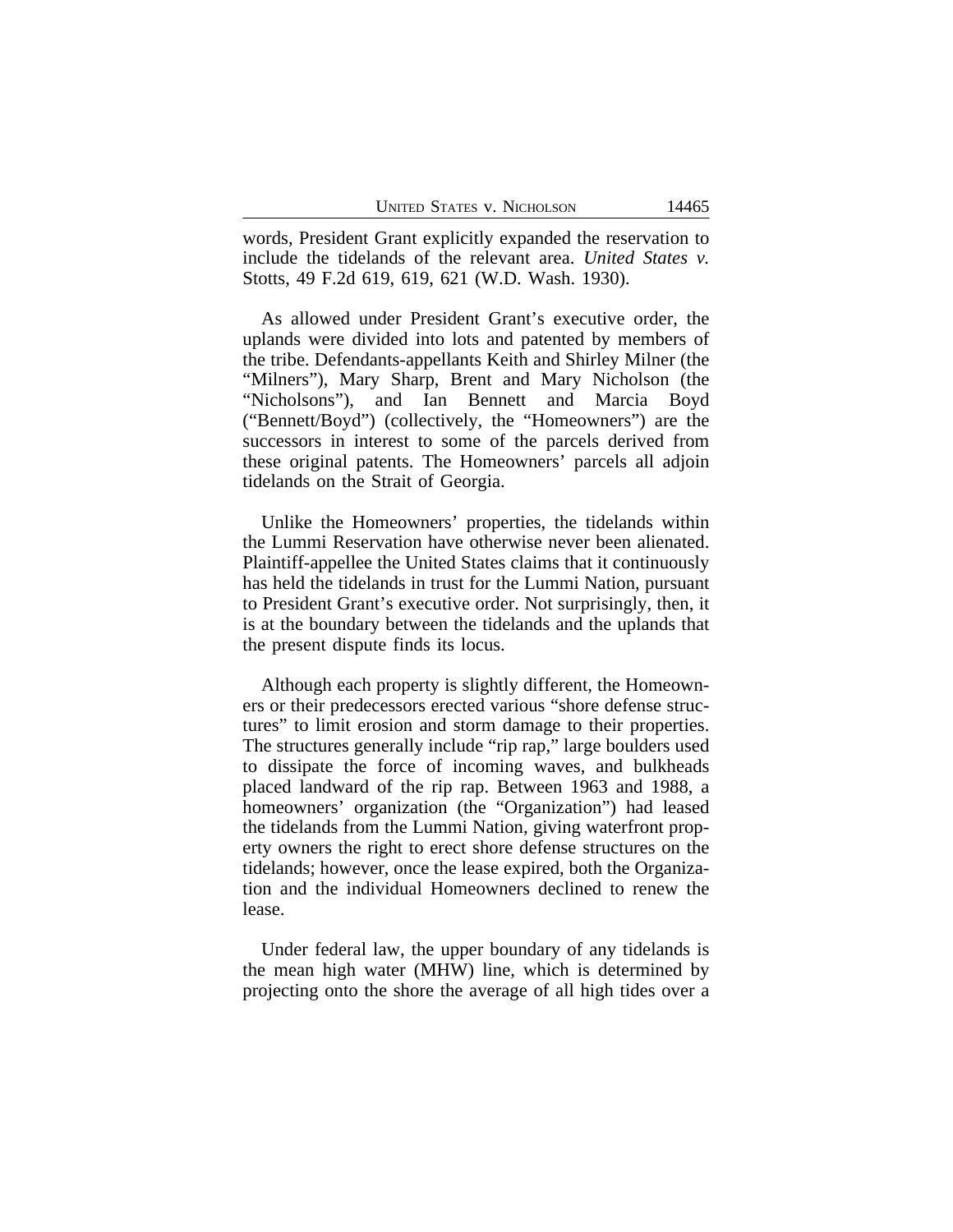period of 18.6 years. *Borax Consol. Ltd. v. City of Los Angeles*, 296 U.S. 10, 26-27 (1935). Over time, the Sandy Point shoreline has eroded significantly, so that as of January 2002, the date of the most recent survey in the record, some of the Homeowners' shore defense structures sat seaward of the MHW line and within the Lummi tidelands.**<sup>3</sup>** Given the expiration of the lease, the Homeowners do not have permission from the United States or the Lummi Nation to maintain structures on the tidelands, and they also lack permits to maintain structures in navigable waters of the United States or to discharge fill material into the waters of the United States.

The United States Army Corps of Engineers, and later the United States Attorney for the Western District of Washington, sent letters to the Homeowners demanding removal of the structures or alternatively that the Homeowners enter into agreements to lease the tidelands. When the Homeowners did not remove the structures, the United States filed virtually identical complaints against the separate Homeowners, alleging three causes of action: (1) trespass; (2) violation of § 10 of the Rivers and Harbors Appropriation Act of 1899 (RHA), 33 U.S.C. § 403; and (3) violation of § 301(a) of the Clean Water Act (CWA), 33 U.S.C. § 1311(a).**<sup>4</sup>** The Lummi Nation intervened in the consolidated action to assert its interest as the beneficial owner of the tidelands.

In a series of partial summary judgment rulings, District Judge Rothstein held that (1) the tidelands were owned by the United States, not the state of Washington; (2) the erosion of the Homeowners' property was not caused by an avulsive event inundating the uplands;<sup>5</sup> and (3) the tideland boundary

**<sup>3</sup>**Further complicating matters is the fact that the extent of the shore changes seasonally, though mean high water stays relatively constant.

**<sup>4</sup>**Although the United States originally sued six landowners, the government and the Lummi Nation reached a settlement with one landowner and entered into a consent decree with another.

**<sup>5</sup>**Under the doctrine of avulsion, a sudden and abrupt change in the shoreline—an avulsive event—does not alter the boundary line. *New Jer-*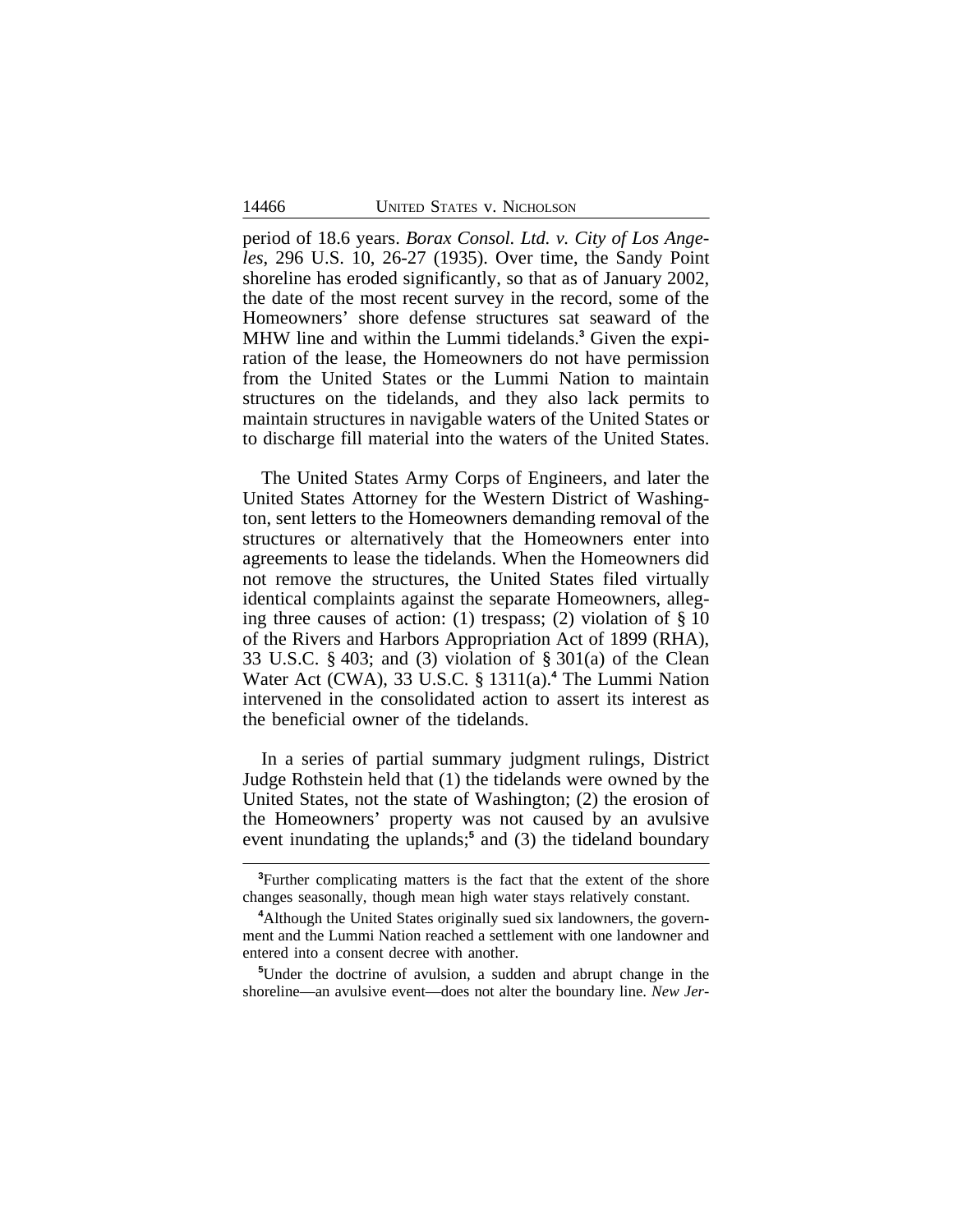UNITED STATES V. NICHOLSON 14467

line was ambulatory and was not arrested by the Homeowners' shore defense structures, so that it lay where the MHW line would be located but for the Homeowners' structures. Judge Rothstein then ruled on summary judgment that the Homeowners were liable for trespass and violation of the RHA, and that the Nicholsons had violated the CWA. Although the United States had sued the other Homeowners for violation of the CWA, it later dismissed those claims against all but the Nicholsons.

After finding liability, Judge Rothstein imposed an injunction under the RHA ordering the Homeowners to remove any shore defense structures located seaward of the MHW line. District Judge Leighton subsequently conducted a bench trial to determine what penalties to impose on the Nicholsons for the CWA violation. He imposed a \$1500 fine—far less than what the government sought—and ordered them to remove rip rap below a certain point. Additionally, Judge Leighton heard the Milners' and Bennett/Boyd's motion for attorneys' fees under the Equal Access to Justice Act (EAJA), 28 U.S.C. § 2412, which he denied.

The Homeowners timely appealed, challenging the summary judgment rulings on the trespass, RHA, and CWA claims, as well as the injunctive relief imposed by the district court. The Homeowners also argue that the district court erred in denying the EAJA motion. We address these arguments in turn.

### **II.**

The district court had jurisdiction over the trespass claims under 28 U.S.C. § 1345, the RHA claims under 28 U.S.C.

*sey v. New York*, 523 U.S. 767, 784 (1998); *California ex rel. State Lands Comm'n v. United States*, 805 F.2d 857, 864 (9th Cir. 1986). The Homeowners do not appeal the district court's ruling that the doctrine of avulsion does not apply.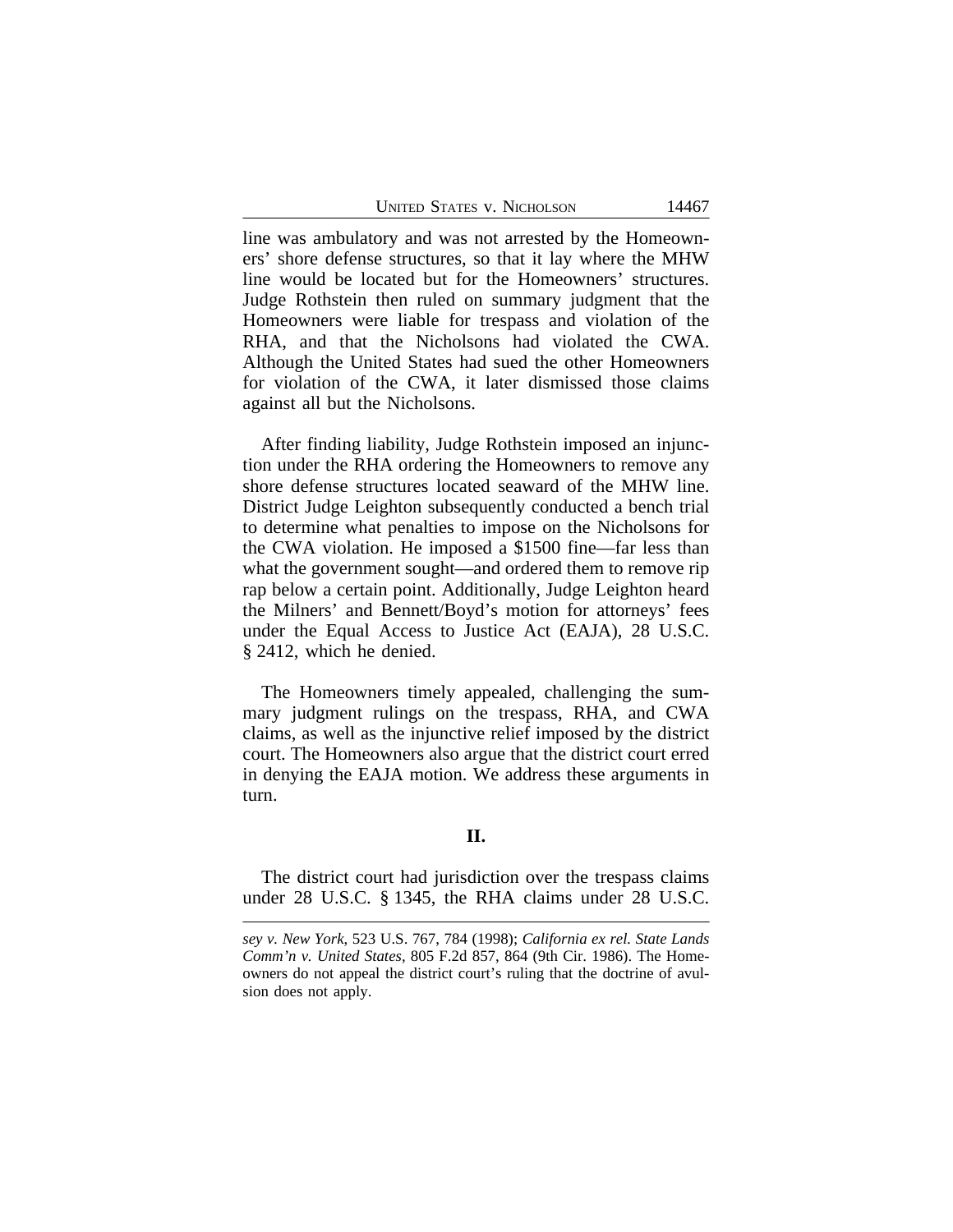§§ 1331, 1345 and 33 U.S.C. § 406, and the CWA claims under 28 U.S.C. §§ 1331 and 1345. We have jurisdiction pursuant to 28 U.S.C. § 1291.

We review the district court's grant of summary judgment de novo. *Universal Health Servs., Inc. v. Thompson*, 363 F.3d 1013, 1019 (9th Cir. 2004). We review a district court's grant of injunctive relief for abuse of discretion and will reverse if the district court based its decision on an erroneous legal standard or a clearly erroneous finding of fact. *Fortyune v. American Multi-Cinema, Inc.*, 364 F.3d 1075, 1079 (9th Cir. 2004). The decision whether to award fees under the EAJA also is reviewed for abuse of discretion. *United States v. Marolf*, 277 F.3d 1156, 1160 (9th Cir. 2002).

#### **III.**

## **A.**

Federal common law governs an action for trespass on Indian lands. *United States v. Pend Oreille Pub. Util. Dist. No. 1*, 28 F.3d 1544, 1549 n.8 (9th Cir. 1994); *see also Oneida County v. Oneida Indian Nation of New York State*, 470 U.S. 226, 235-36 (1985). That law generally comports with the Restatement of Torts, and in any event, Washington law conforms to the Restatement definition of trespass.**<sup>6</sup>** *See*

**<sup>6</sup>** In some instances, "[c]ontroversies governed by federal law do not inevitably require resort to uniform federal rules," and it may be appropriate to borrow from state law for the rule of decision. *California ex rel. State Lands Comm'n v. United States*, 457 U.S. 273, 283 (1982). For example, in *Wilson v. Omaha Indian Tribe*, the Supreme Court held that although federal law determined the question of ownership of land continuously held by the United States for an Indian tribe, state law could be borrowed to provide the applicable rules of avulsion and accretion. 442 U.S. 653, 670-71, 673-74 (1979). While it is clear that the federal common law of trespass applies here, it is less clear whether the application of the common enemy doctrine, discussed below, should be decided based on a uniform federal common law or borrowed Washington state law, which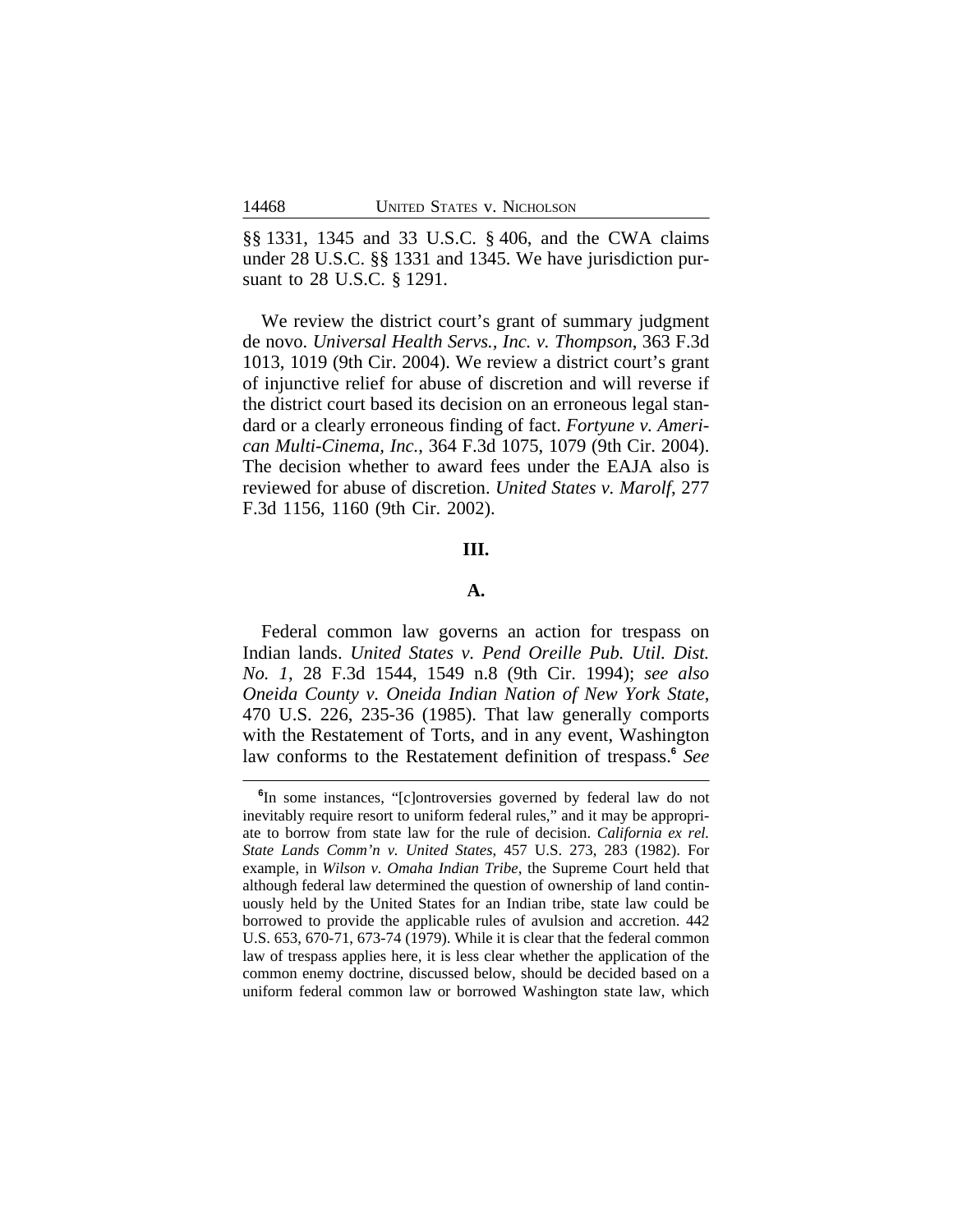UNITED STATES V. NICHOLSON 14469

*United States v. West*, 232 F.2d 694, 699 (9th Cir. 1956) (citing Arizona case law and the Restatement (First) of Torts to define trespass); *Edwardsen v. Morton*, 369 F. Supp. 1359, 1371 (D.D.C. 1973) (applying Restatement (Second) of Torts to federal trespass action); *United States v. Osterlund*, 505 F. Supp. 165, 167 (D.C. Colo. 1981) (same); *cf. Bradley v. Am. Smelting & Ref. Co.*, 709 P.2d 782, 785 (Wash. 1985) (quoting Restatement (Second) of Torts definition of trespass). Under the Restatement, a person is liable for trespass "if he intentionally . . . causes a thing [to enter land in the possession of another],  $\ldots$  [or] fails to remove from the land a thing which he is under a duty to remove." Restatement (Second) of Torts § 158 (2009).

The district court found it uncontested that portions of the Homeowners' shore defense structures were seaward of the MHW line and therefore in Lummi tidelands. Nevertheless, the Homeowners make three arguments that they cannot be liable for trespass. First, they argue that Washington state, not the United States, owns the tidelands; therefore, the United States cannot properly assert an action for trespass against them. Second, they contend that because their structures were lawfully built landward of the MHW line—that is, on the Homeowners' property—they cannot be liable for trespass, despite the movement of the tideland boundary. Finally, they argue that the elements of intent and causation were not satisfied. We conclude that none of these arguments is correct.

holds that the doctrine does not apply to sea water. *See Grundy v. Thurston County*, 117 P.3d 1089, 1094 (Wash. 2005)*.* We note that it would be anomalous for the *Grundy* decision to apply to other coastal property owners in Washington, yet not to this small group of homeowners. Nevertheless, we need not decide the issue, because we conclude that the common enemy doctrine is inapplicable regardless of whether *Grundy* provides the federal rule of decision.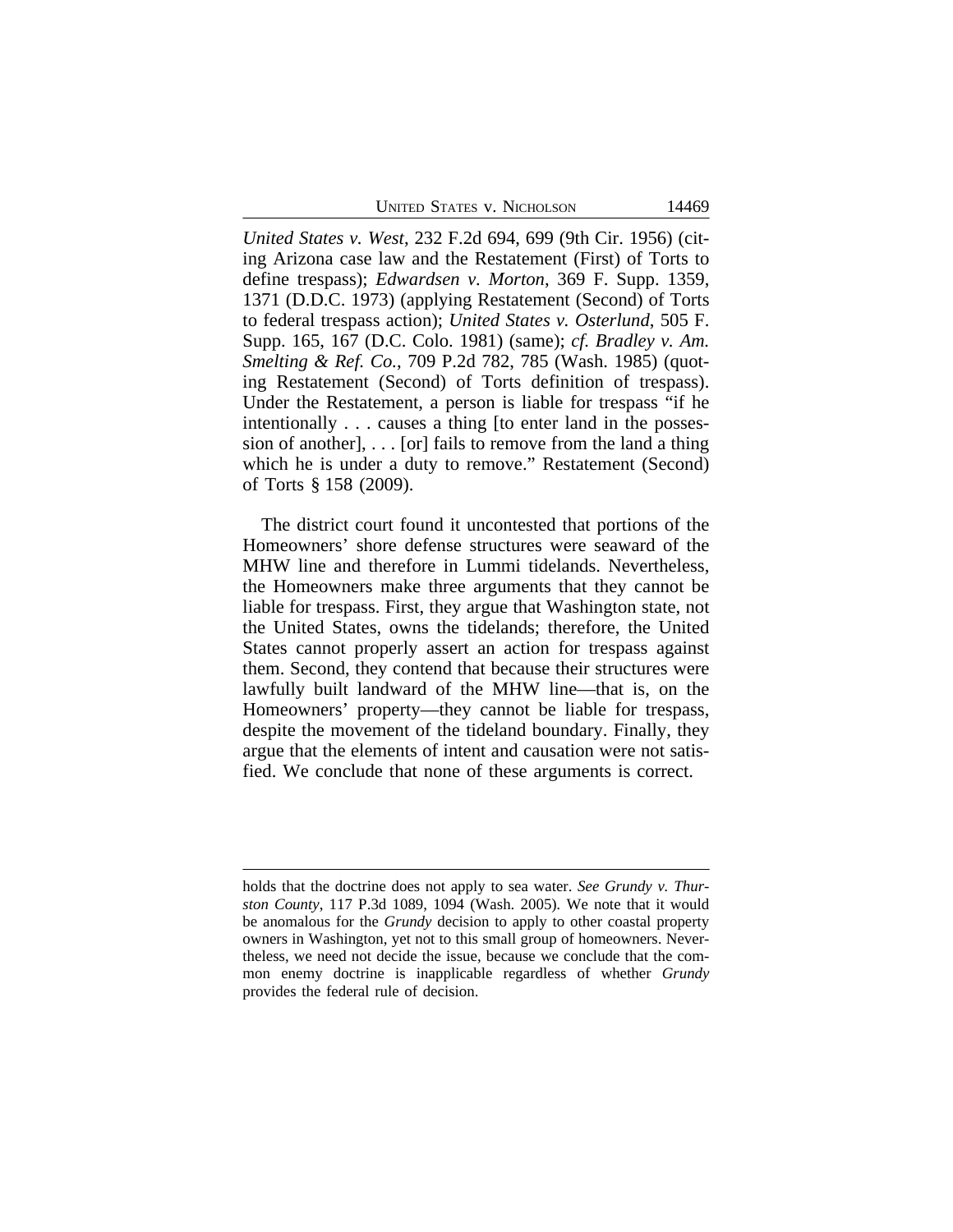**[1]** The Homeowners' ownership argument turns on the effect of President Grant's executive order and its force under the "equal footing" doctrine. To put newly admitted states on an "equal footing" with the original states, the doctrine creates a strong presumption that newly admitted states acquire title to lands under navigable waters upon their admission to statehood. *Idaho v. United States*, 533 U.S. 262, 272-73 (2001). The presumption is rebutted (1) if such lands have been reserved by the United States, and (2) if Congress recognizes the reservation in a way that demonstrates an intent to rebut the presumption. *Id.* at 273. According to the Homeowners, because President Grant's executive order could not permanently reserve the tidelands for the Lummi, under the equal footing doctrine, title passed to the state of Washington when it became a state.**<sup>7</sup>**

**[2]** Prior quiet title actions make clear that President Grant's executive order was sufficient to prevent ownership from passing to Washington. In *United States v. Romaine*, the

<sup>&</sup>lt;sup>7</sup>The United States argues that the Homeowners cannot assert Washington state's title in the tidelands because in a trespass action "[t]itle in a third person may not be alleged by a defendant who is not in privity of title with the third person," and the Homeowners do not claim to be in privity with the state. 75 Am. Jur. 2d Trespass § 62 (2009). However, this applies where the plaintiff is the one in possession and, in moving for partial summary judgment on the issue of ownership, the United States did not present evidence showing that it or the Lummi Nation was currently in possession of the tidelands. *See Thomsen v. State*, 422 P.2d 824, 827 (Wash. 1966) ("The presumption of the law that the person who has the possession has the property may not be rebutted by evidence that the property was in a third person, when offered as a defense by one who claims no title and was a wrongdoer.").

The United States' issue preclusion argument is similarly without merit, since the prior cases that the government relies on do not involve the Homeowners and the Homeowners are not subject to the binding effect of the prior judgments. *See Taylor v. Sturgell*, 128 S. Ct. 2161, 2172-73 (2008) (describing the six circumstances in which a nonparty can be bound by a prior decision).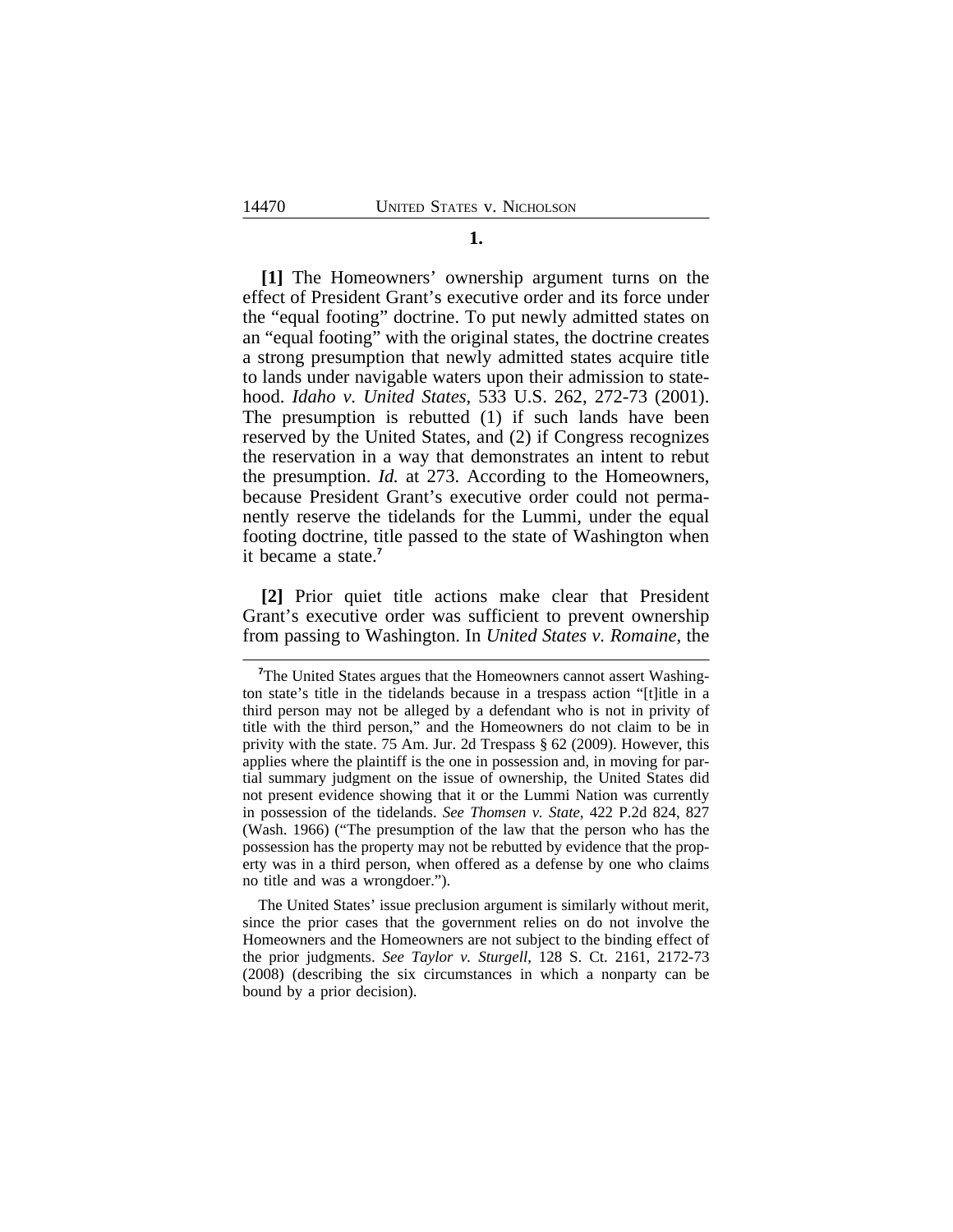United States sought to quiet title against individuals who had bought Lummi tidelands from the state of Washington. 255 F. 253, 253 (9th Cir. 1919). This court held the president's executive order to be decisive and rejected an argument that the reservation extended only to the high-water mark. *Id.* at 259- 60. *Romaine* noted that when Washington was admitted as a state, it disclaimed any right and title

to all lands lying within said limits owned or held by any Indian or Indian tribes; and that until the title thereto shall have been extinguished by the United States, the same shall be and remain subject to the disposition of the United States and said Indian lands shall remain under the absolute jurisdiction and control of the Congress of the United States.

*Id.* at 260 (quoting Act of Feb. 22, 1889, ch. 180, § 4, 25 Stat. 676, 677). *United States v. Stotts* similarly involved a suit by the United States to quiet title in Lummi tidelands purchased from the state. 49 F.2d 619, 619 (W.D. Wash. 1930). Distinguishing *United States v. Holt State Bank*, 270 U.S. 49 (1926), one of the earliest cases establishing the contours of the equal footing doctrine, *Stotts* held that unlike in *Holt* the Lummi had a specific declaration reserving the tidelands for them. *Stotts*, 49 F.2d at 621. *Stotts* also noted that the Treaty of Point Elliott clearly gave the Lummi and other tribes the right to fish in their "usual and accustomed grounds and stations" and that possession of the tidelands was "a necessary perquisite to the enjoyment of fishing." *Id.* at 620-21. In more recent litigation, we again gave effect to the 1873 executive order as definitively establishing the boundaries of the Lummi reservation, including the order's reservation of tidelands. *United States v. Washington*, 969 F.2d 752, 755-56 (9th Cir. 1992). Notably, in *Washington*, the state took the position that the Lummi reservation extends to the low-tide line and did not claim the tidelands. *Id.* at 753. In this lawsuit, the state has expressly declined to claim ownership of the tidelands and to intervene.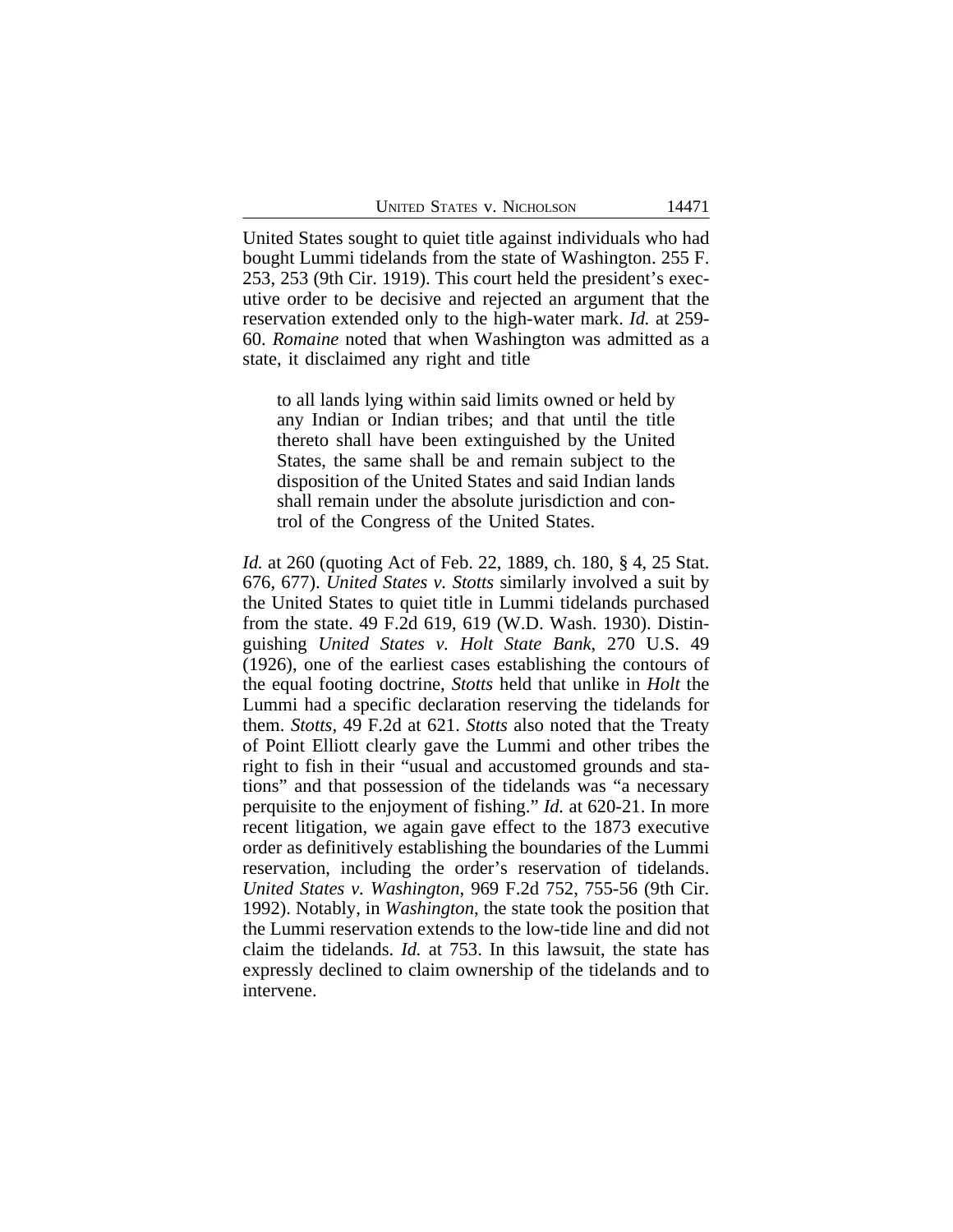**[3]** We have remarked before that *stare decisis* "applies with special force to decisions affecting title to land," given the special reliance that such decisions command. *Confederated Salish & Kootenai Tribes v. Namen*, 665 F.2d 951, 960 (9th Cir. 1982); *see also Minnesota Co. v. Nat'l Co.*, 70 U.S. 332, 334 (1865) ("Where questions arise which affect titles to land it is of great importance to the public that when they are once decided they should no longer be considered open. Such decisions become rules of property, and many titles may be injuriously affected by their change."); *Hart v. Massanari*, 266 F.3d 1155, 1171 (9th Cir. 2001) ("Once a panel resolves an issue in a precedential opinion, the matter is deemed resolved, unless overruled by the court itself sitting en banc, or by the Supreme Court."). The Lummi and homeowners on Sandy Point have long relied on the fact that the Lummi own the tidelands. Until 1988, Homeowners leased the tidelands from the Lummi, with both sides believing that the Lummi owned the tidelands. We see no reason, then, to overturn 90 years of precedent, especially when the supposed title holder has declined to claim ownership.

Additionally, evaluating the executive order against contemporary case law, we find it sufficient to rebut the presumption of the equal footing doctrine. As the Supreme Court has explained, "the two-step test of congressional intent is satisfied when an Executive reservation clearly includes submerged lands, and Congress recognizes the reservation in a way that demonstrates an intent to defeat state title." *Idaho*, 533 U.S. at 273 (citing *United States v. Alaska*, 521 U.S. 1, 41-46, 55-61 (1997) (*Alaska (Arctic Coast*))). Although "disposals by the United States during the territorial period are not lightly to be inferred," *Holt State Bank*, 270 U.S. at 55, because the two-step test of congressional intent is met, the tidelands did not pass to Washington upon its admission to statehood.

**[4]** The first part of the test is easily met. Article VII of the Treaty of Point Elliott provides that "[t]he President may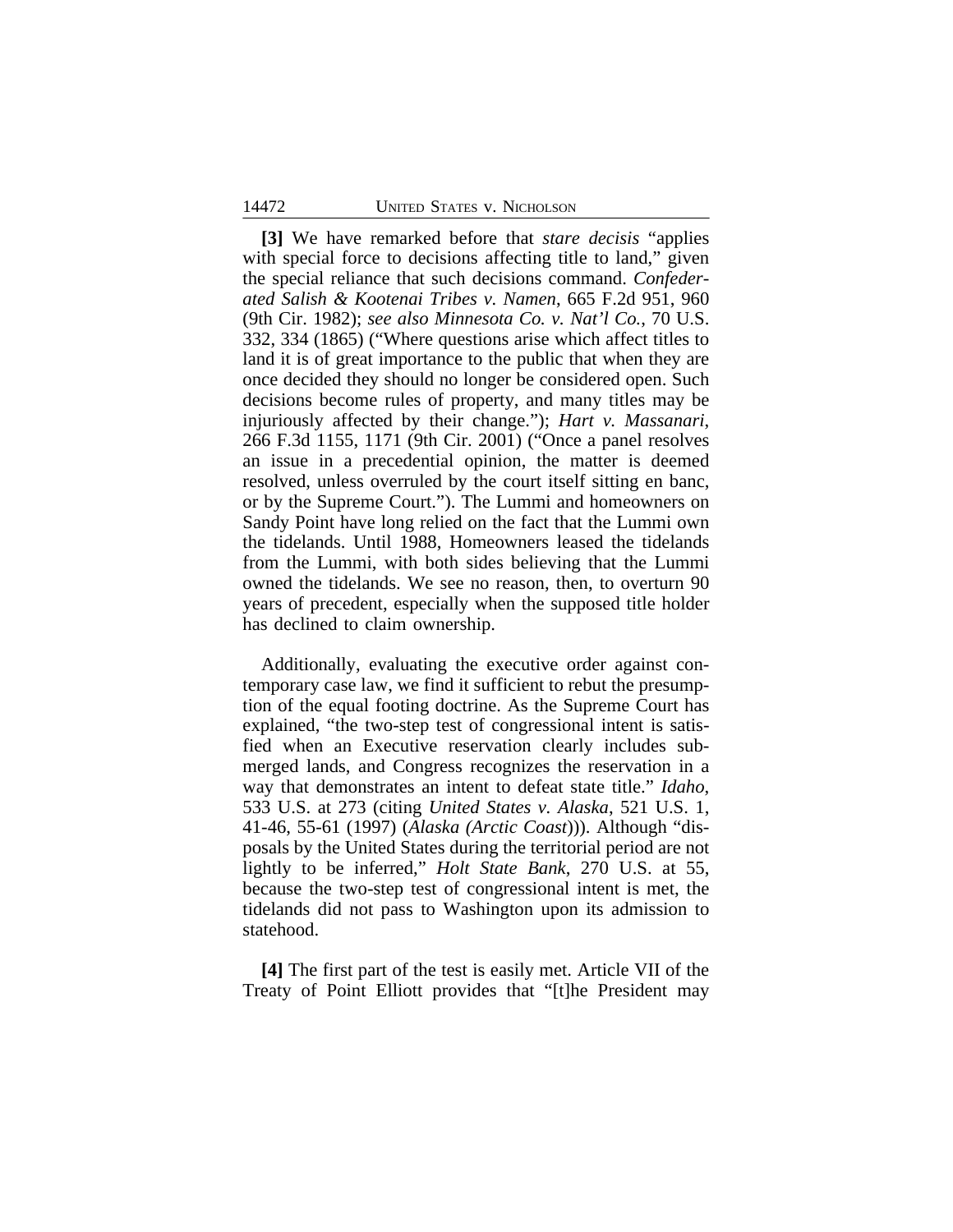|  |  |  | UNITED STATES V. NICHOLSON |
|--|--|--|----------------------------|
|--|--|--|----------------------------|

hereafter, when in his opinion the interests of the Territory shall require and the welfare of the said Indians be promoted, remove them from either or all of the special reservations hereinbefore made to the said general reservation, or such other suitable place within said Territory as he may deem fit." 12 Stat. at 929. Thus, in ratifying the Treaty, Congress gave the President the discretionary power to alter the boundaries of the reservation;<sup>8</sup> he later exercised these powers by explicitly extending the reservation to the low-water mark, thereby including the tidelands. *Cf. Alaska v. United States*, 545 U.S. 75, 101-02 (2005) (*Alaska (Glacier Bay)*) (finding that executive proclamation reserving submerged lands as part of national monument met first prong of congressional intent test).

**[5]** When Congress admitted Washington to statehood, it was aware that the President's executive order added the tidelands to the reservation. *See Alaska (Arctic Coast)*, 521 U.S. at 45 (finding that the President's executive order "placed Congress on notice that the President had construed his reservation authority to extend to submerged lands and had exercised that authority to set aside uplands and submerged lands in the Reserve"). And while Congress admitted Washington on an equal footing, 25 Stat. at 679, it also recognized the validity of the executive order reservation by requiring Wash-

**<sup>8</sup>**Treaties and other agreements with Indians are liberally construed in favor of the Indians. *Choctaw Nation v. United States*, 318 U.S. 423, 431- 32 (1943) ("Of course treaties are construed more liberally than private agreements  $] \ldots$ . Especially is this true in interpreting treaties and agreements with Indians; they are to be construed, so far as possible, in the sense in which the Indians understood them, and 'in a spirit which generously recognizes the full obligation of this nation to protect the interests of a dependent people' " (citations omitted)). The President's power to "remove" the tribes from the specified reservations to "such other suitable place . . . as he may deem fit" therefore encompasses the power to expand the boundaries of the reservation, since the President has the discretion to deem an expanded reservation a suitable replacement for the current one and "remove" the tribes from the smaller reservation to the expanded one.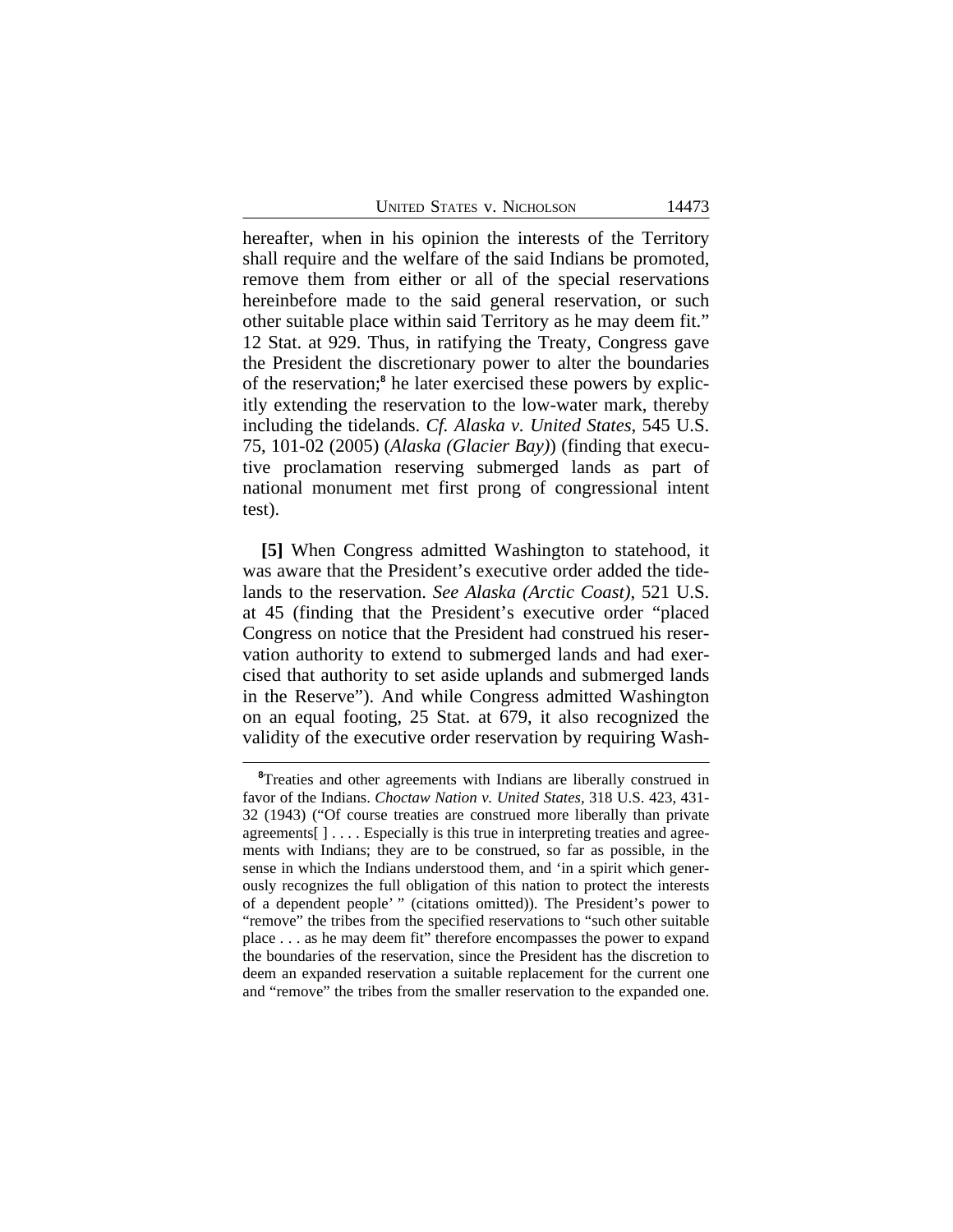ington state to "forever disclaim all right and title . . . to all lands . . . owned or held by any Indian or Indian tribes." *Id.* at 677. This proviso was written more broadly than Congress's specific recognition of ownership over the National Petroleum Reserve in *Alaska (Arctic Coast)*, *see* 521 U.S. at 41-42, but a broad congressional statement can still be a clear expression of intent. In *Alaska (Glacier Bay)*, the Supreme Court held that an exception that prevented the transfer of "lands withdrawn or otherwise set apart as refuges or reservations for the protection of wildlife" to the state of Alaska was a sufficient indication of intent so as to defeat state title to submerged lands in the Glacier Bay National Monument. 545 U.S. at 105 (quoting the Alaska Statehood Act, Pub. L. No. 85-508, § 6(e), 72 Stat. 339, 341 (1958)). As in *Alaska (Glacier Bay)*, Congress made it abundantly clear here that Washington would not have title to the lands in question, thereby satisfying the second step of the congressional intent test.

**[6]** Historically, the Lummi and other Pacific Northwest tribes have depended heavily on fishing and digging for shellfish as a means of subsistence. *See Stotts*, 49 F.2d at 620-21; *Washington v. Wash. State Commercial Passenger Fishing Vessel Ass'n*, 443 U.S. 658, 665-67 (1979). President Grant's reservation of the tidelands thus served to promote the tribe's access to fishing and shellfish, and the welfare of the tribe more generally. Longstanding precedent has established that the tidelands were reserved for the Lummi, and both the tribe and others have relied on this understanding for years. But even were there no such precedent, the executive order reserving the tidelands was promulgated pursuant to congressional authority and subsequently recognized by Congress in a way that indicates a clear intent to prevent title from passing to the state of Washington. We therefore hold that the United States owns the tidelands and holds them in trust for the Lummi.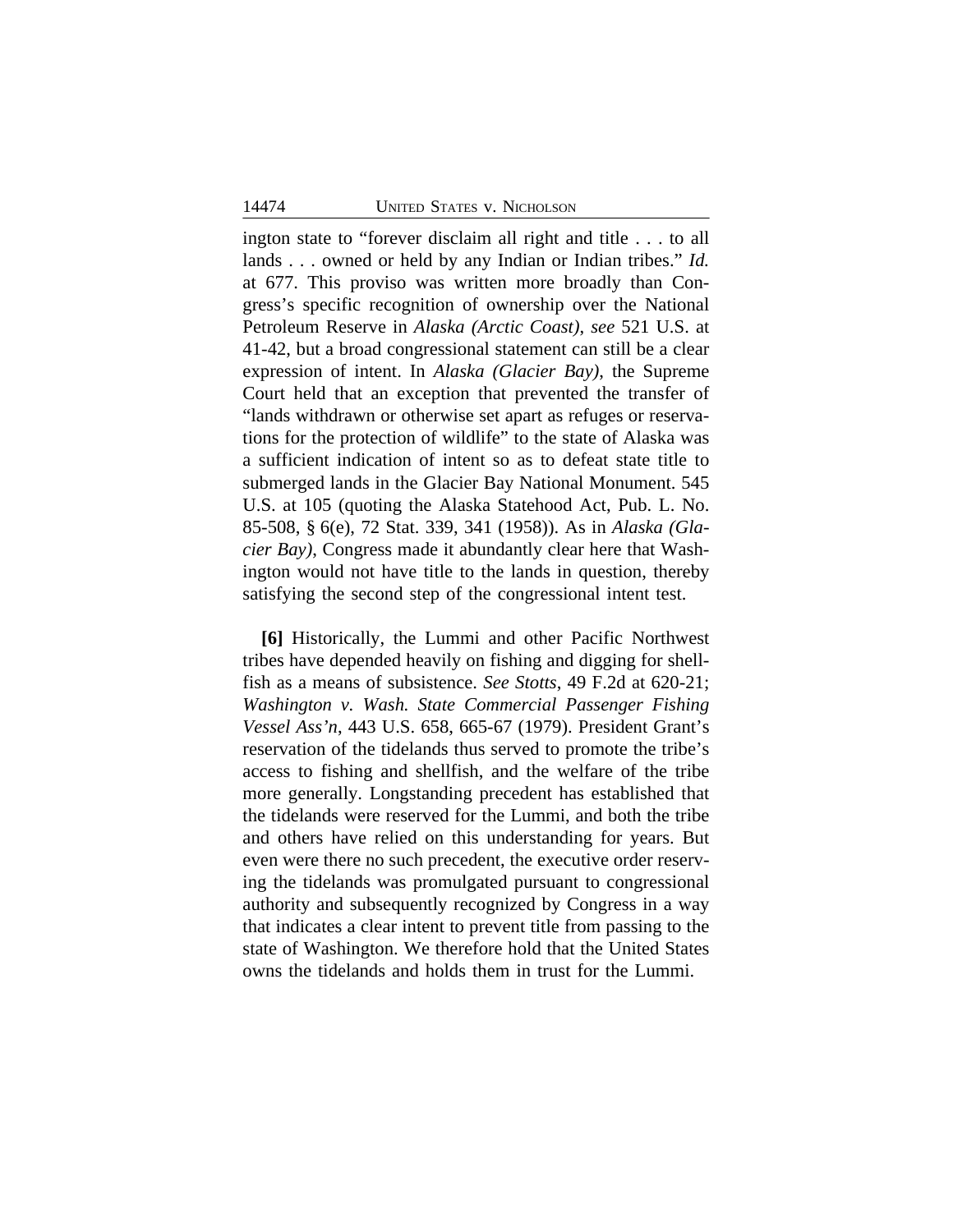The problem of riparian and littoral property boundaries is a recurring and difficult issue. These disputes can be especially complicated where the land borders tidal waters, because the waters fluctuate dramatically and because private title claims often have to be balanced against federal and state interests in the ownership and use of the submerged lands. At issue in the Homeowners' second challenge to the trespass claim are two competing common law principles. On the one hand, courts have long recognized that an owner of riparian or littoral property must accept that the property boundary is ambulatory, subject to gradual loss or gain depending on the whims of the sea.**<sup>9</sup>**  *See, e.g.*, *County of St. Clair v. Lovingston*, 90 U.S. 46, 68-69 (1874). On the other hand, the common law also supports the owner's right to build structures upon the land to protect against erosion. *See, e.g.*, *Cass v. Dicks*, 44 P. 113, 114 (Wash. 1896) ("If a landowner whose lands are exposed to inroads of the sea[ ] . . . erects sea walls or dams for the protection of his land, and by so doing causes the tide, the current, or the waves to flow against the land of his neighbor . . . [he] is not responsible in damages to the latter, as he has done no wrong having acted in self-defense, and having

a right to protect his land." (citation omitted)). In this case, the Homeowners' land has eroded away so dramatically that the ambulatory tideland boundary has reached and become fixed at their shore defense structures. While the Homeowners cannot be faulted for wanting to prevent their land from eroding away, we conclude that because both the upland and tideland owners have a vested right to gains from the ambulation of the boundary, the Homeowners cannot permanently fix the

**<sup>9</sup>**While the rights and duties of riparian landowners—those with land fronting a river or stream—can differ from those of littoral landowners those with property fronting an ocean, sea, or lake—the rules often overlap and sometimes the distinction is elided altogether. *See, e.g.*, *Tusher v. Gabrielsen*, 80 Cal. Rptr. 2d 126, 146-47 (Ct. App. 1998); *Thies v. Howland*, 380 N.W.2d 463, 288 n.2 (Mich. 1985); *but see In re Opinions of the Justices*, 106 A. 865, 868-69 (Me. 1919) (stating that a riparian owner may lower a stream so long as the use is reasonable but that a littoral owner may not draw down a lake below the natural level).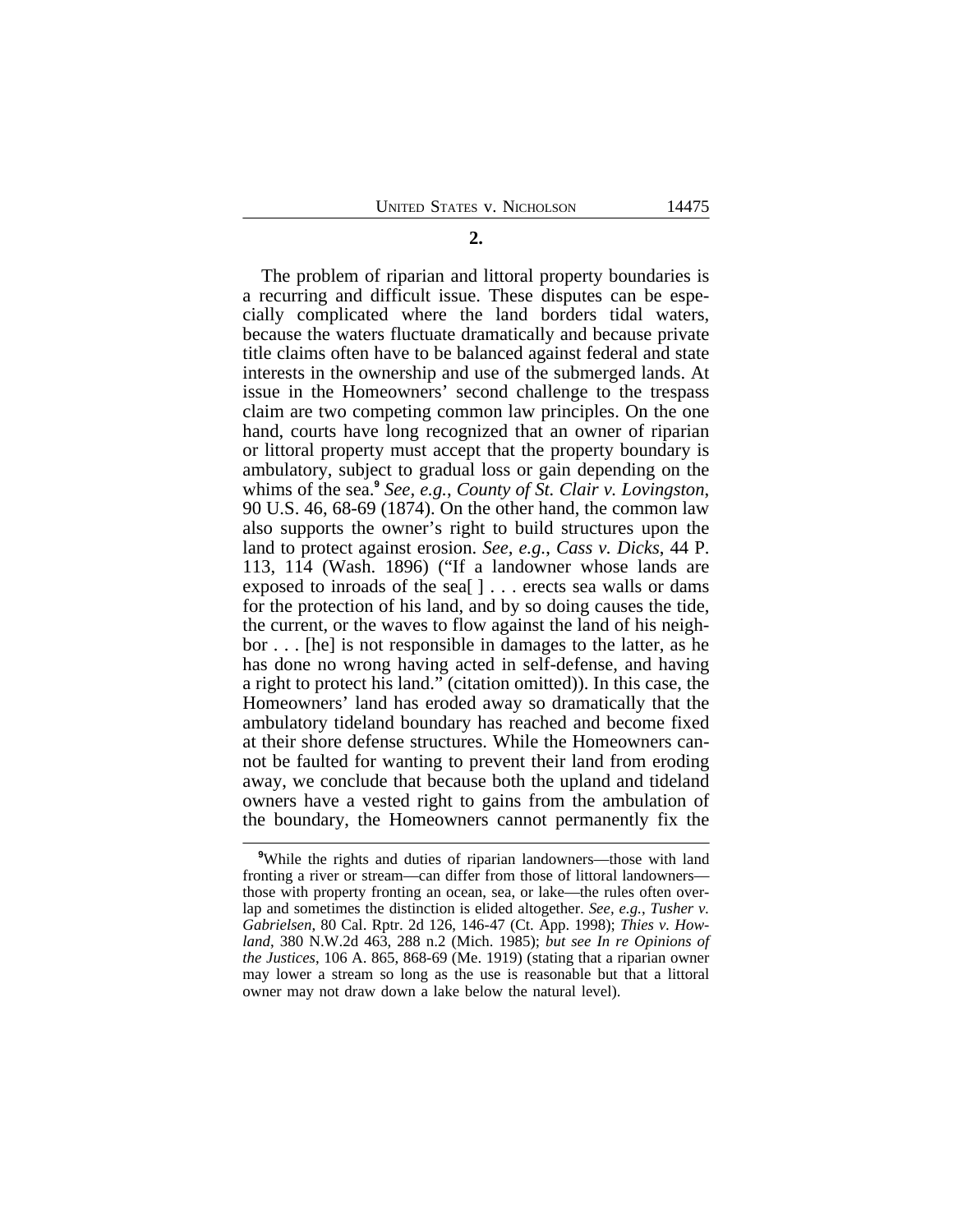property boundary, thereby depriving the Lummi of tidelands that they would otherwise gain.

**[7]** Under the common law, the boundary between the tidelands and the uplands is ambulatory; that is, it changes when the water body shifts course or changes in volume. *See Jefferis v. East Omaha Land Co.*, 134 U.S. 178, 189 (1890); *California ex rel. State Lands Comm'n v. United States*, 805 F.2d 857, 864 (9th Cir. 1986); *United States v. Boynton*, 53 F.2d 297, 298 (9th Cir. 1931). The uplands owner loses title in favor of the tideland owner—often the state—when land is lost to the sea by erosion or submergence. The converse of this proposition is that the littoral property owner gains when land is gradually added through accretion, the accumulation of deposits, or reliction, the exposure of previously submerged land. *See County of St. Clair*, 90 U.S. at 68-69; *Jefferis*, 134 U.S. at 189; 65 C.J.S. Navigable Waters § 95 (2009). These rules date back to Roman times, and have been noted in Blackstone's Commentaries and many other common law authorities and cases. *See County of St. Clair*, 90 U.S. 66- 67 (citing *inter alia* the Institutes of Justinian, the Code Napoleon, and Blackstone's Commentaries); John M. Gould, A Treatise on the Law of Waters 306-08 (3d ed. 1900) ("Land formed by *alluvion*, or the gradual and imperceptible accretion from the water, and land gained by *reliction*, or the gradual and imperceptible recession of the water, belong to the owner of the contiguous land to which the addition is made. . . . Conversely land gradually encroached upon by navigable waters ceases to belong to the former owner."); 3 Emory Washburn, A Treatise on the American Law of Real Property 75 (6th ed. 1902) ("[T]he boundary line of an owner's land bordering upon the sea varies with the gradual increase or diminution of quantity by the addition of alluvion, or by the encroachments of the water upon the land, the line of the shore varying accordingly.").

**[8]** Importantly, the upland owner's right to accretions is a vested right and "rests in the law of nature." *County of St.*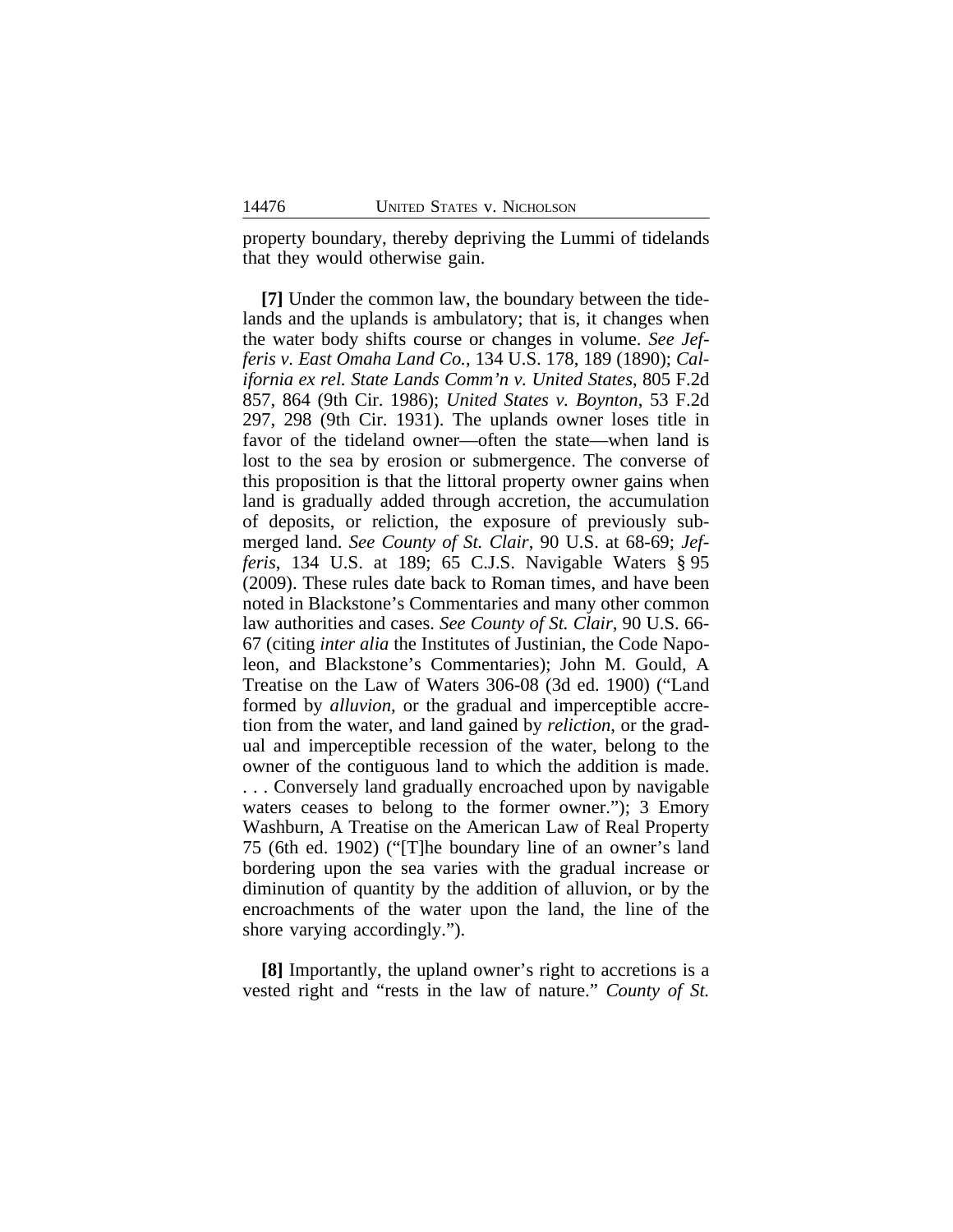*Clair*, 90 U.S. at 68. It is justified in large part because the upland owner's land is subject to erosion. As the Supreme Court stated in *County of St. Clair*,

The riparian right to future alluvion is a vested right. It is an inherent and essential attribute of the original property. The title to the increment rests in the law of nature. It is the same with that of the owner of a tree to its fruits, and of the owner of flocks and herds to their natural increase. The right is a natural, not a civil one. The maxim 'qui sentit onus debet sentire commodum' ['he who enjoys the benefit ought also to bear the burdens'] lies at its foundation. The owner takes the chances of injury and of benefit arising from the situation of the property. If there be a gradual loss, he must bear it; if, a gradual gain, it is his.

*Id.* at 68-69; *see also Nebraska v. Iowa*, 143 U.S. 359, 360-61 (1892) ("Every proprietor whose land is thus bounded [by water] is subject to loss by the same means which may add to his territory; and, as he is without remedy for his loss in this way, he cannot be held accountable for his gain." (quoting *New Orleans v. United States*, 35 U.S. (10 Pet.) 662, 717 (1836))); *Bonelli Cattle Co. v. Arizona*, 414 U.S. 313, 326 (1973) ("Since a riparian owner is subject to losing land by erosion beyond his control, he should benefit from any addition to his lands by the accretions thereto which are equally beyond his control."), *overruled on other grounds by Oregon ex rel. State Land Board v. Corvallis Sand & Gravel Co.*, 429 U.S. 363 (1977).

**[9]** By this logic, both the tideland owner and the upland owner have a right to an ambulatory boundary, and each has a vested right in the potential gains that accrue from the movement of the boundary line. The relationship between the tideland and upland owners is reciprocal: any loss experienced by one is a gain made by the other, and it would be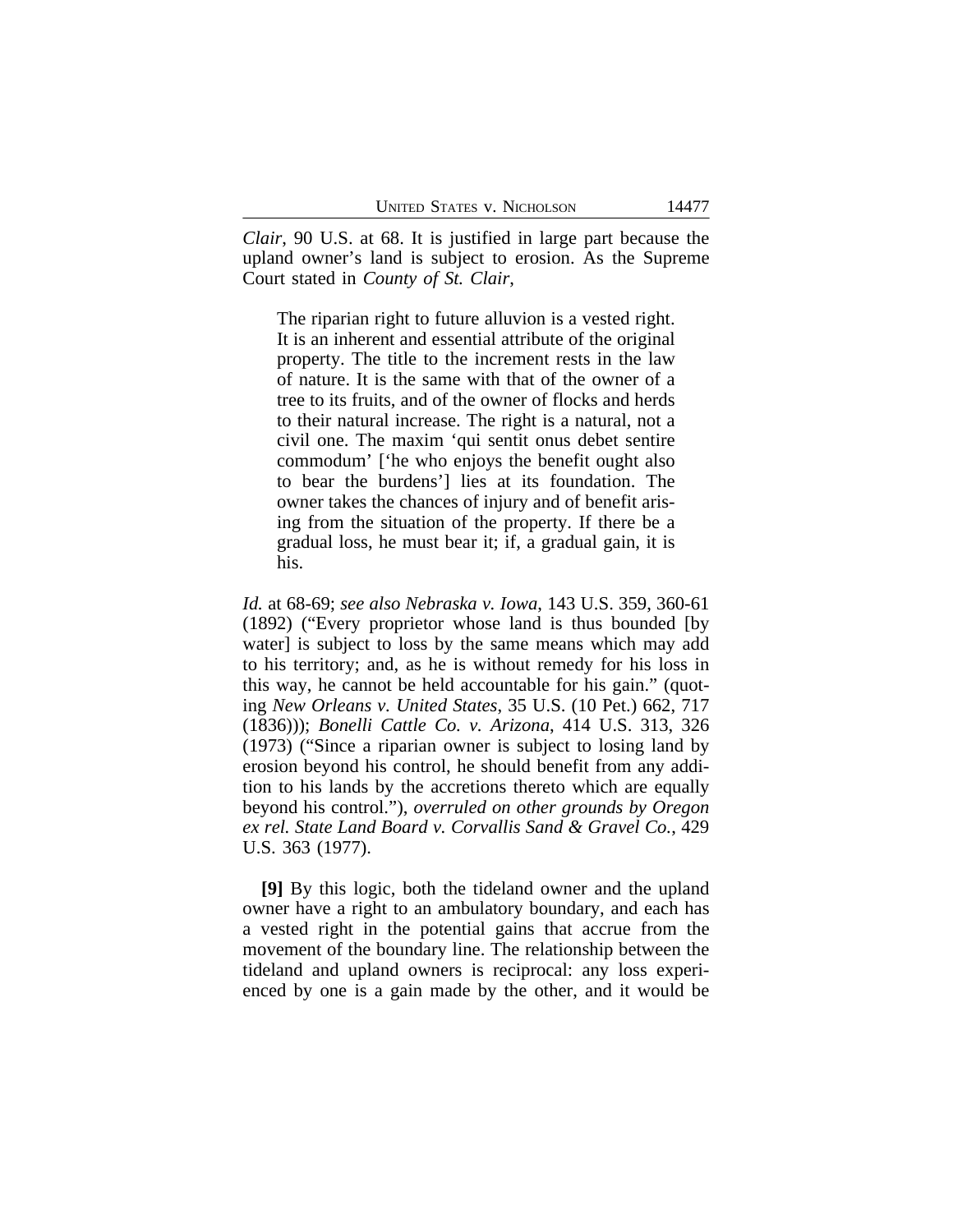inherently unfair to the tideland owner to privilege the forces of accretion over those of erosion. Indeed, the fairness rationale underlying courts' adoption of the rule of accretion assumes that uplands already are subject to erosion for which the owner otherwise has no remedy.

Some courts have justified the rule of accretion by noting that it is in the interest of the community that land have an owner and be put to "productive use." *See Bd. of Trustees of the Internal Improvement Fund v. Medeira Beach Nominee, Inc.*, 272 So. 2d 209, 213 (Fla. Dist. Ct. App. 1973); *Brainard v. State*, 12 S.W.3d 6, 18 (Tex. 1999). While this could be seen as supporting the notion that dry uplands should be valued more than tidelands, we decline to hold that the use of uplands is inherently more valuable than the use to which tidelands can be put. As was already noted, the tidelands have played an important role in the Lummi's traditional way of life, and in most other areas, the tidelands are held by the state in trust for the public. *See Illinois Central R.R. Co. v. Illinois*, 146 U.S. 387, 436-37 (1892). These interests are substantial, and the uses they represent are not obviously less "productive." *See Shively v. Bowlby*, 152 U.S. 1, 57 (1894) ("[Lands under tide waters] are of great value to the public for the purposes of commerce, navigation, and fishery. Their improvement by individuals, when permitted, is incidental or subordinate to the public use and right."). Thus, both the Lummi and the Homeowners must accept that the ambulatory boundary is "an inherent and essential attribute of the original property," *County of St. Clair*, 90 U.S. at 68, and that both the tidelands and the uplands are subject to diminishment and expansion based on the forces of the sea.

**[10]** The Homeowners concede that the tideland boundary is ambulatory, but only to a point. According to the Homeowners, once the MHW line intersects the face of their defense structures, the boundary becomes fixed and remains so unless the tide line overtops the structures or recedes. The Homeowners rightly note that the common law permits them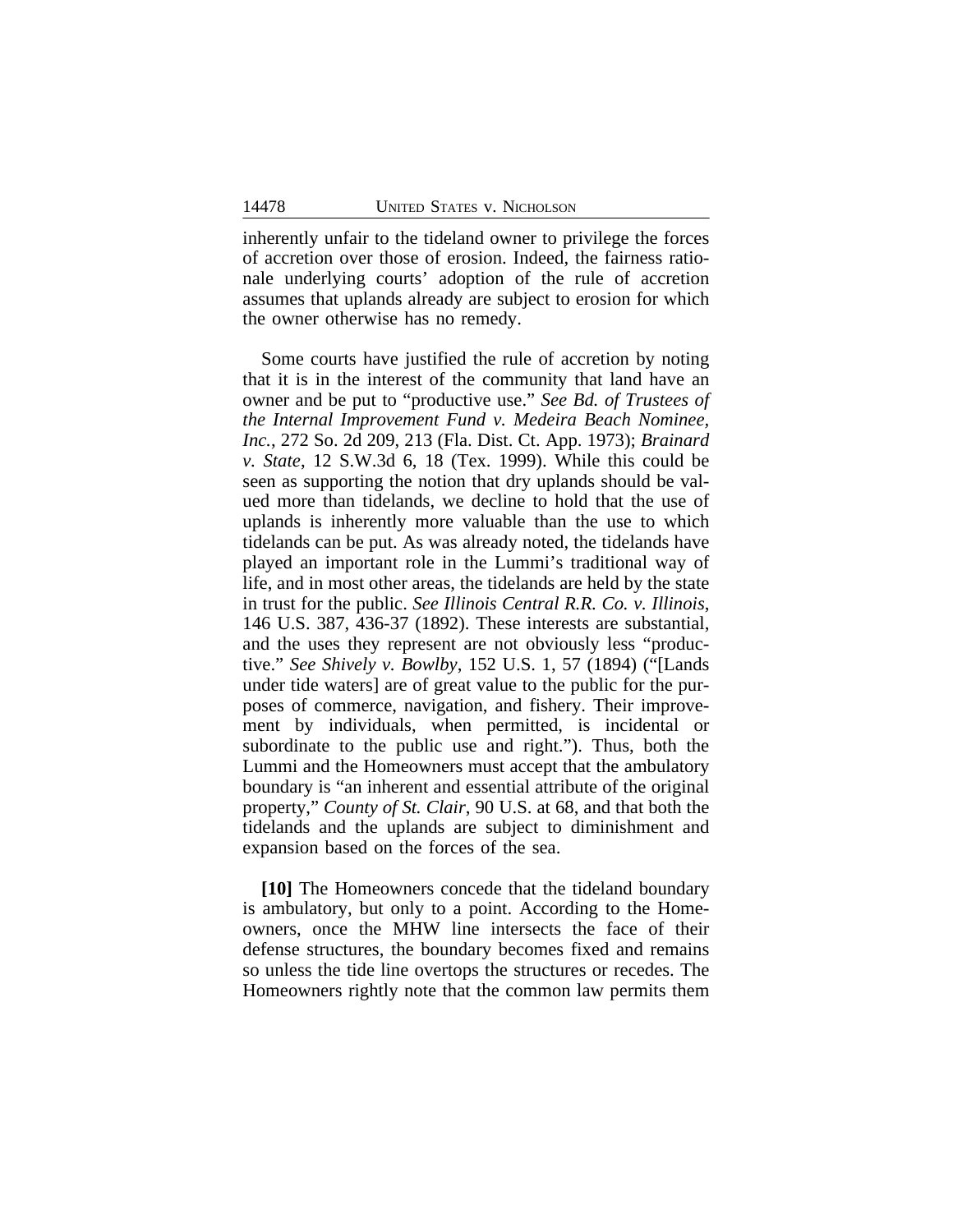to erect shore defense structures on their property to prevent erosion. They contend that they lawfully did just that, building landward of the MHW line, and cannot be liable for the movement of the tideland boundary. In particular, the Homeowners draw support for their position from the common enemy doctrine, which provides that "[a] man may raise an embankment on his own property to prevent the encroachments of the sea, although the fact of his doing so may be to cause the water to beat with violence against the adjoining lands, thereby rendering it necessary for the adjoining landowner to enlarge or strengthen his defenses." *Revell v. People*, 52 N.E. 1052, 1059 (Ill. 1898) (quotation marks and citation omitted).

**[11]** Typically, the common enemy doctrine applies as a defense to nuisance or trespass actions where a property owner has caused surface waters—the "common enemy" of all landowners—to invade a neighbor's property.**<sup>10</sup>** *See, e.g.*, *Cass v. Dicks*, 44 P. 113, 114 (Wash. 1896) ("[S]urface water, caused by the falling of rain or the melting of snow, and that escaping from running streams and rivers, is regarded as an

**<sup>10</sup>**Many jurisdictions have dispensed with the doctrine altogether and instead apply a rule of reasonableness, under which "each possessor is legally privileged to make a reasonable use of his land, even though the flow of surface waters is altered thereby and causes some harm to others, but incurs liability when his harmful interference with the flow of surface waters is unreasonable." *Armstrong v. Francis Corp.*, 120 A.2d 4, 8 (N.J. 1956); *see, e.g.*, *Weinberg v. N. Alaska Dev. Corp.*, 384 P.2d 450, 452 (Alaska 1963); *Bunch v. Coachella Valley Water Dist.*, 935 P.2d 796, 801 (Cal. 1997); *Rodrigues v. State*, 472 P.2d 509, 516 (Haw. 1970); *see generally*, Wendy B. Davis, Reasonable Use Has Become the Common Enemy, 9 Alb. L. Envtl. Outlook J. 1, 9-10 (2004) (noting that 21 states have adopted the "reasonable use" rule). While Washington has retained the doctrine, it has modified the rule so that property owners must exercise due care by "acting in good faith and avoiding unnecessary damage to the property of others," *Currens v. Sleek*, 983 P.2d 626, 629-30 (Wash. 1999), and by making the rule inapplicable to sea water. *Grundy*, 117 P.3d at 1094. It is far from clear, then, that the common enemy rule, as advocated by the Homeowners, is even the dominant view.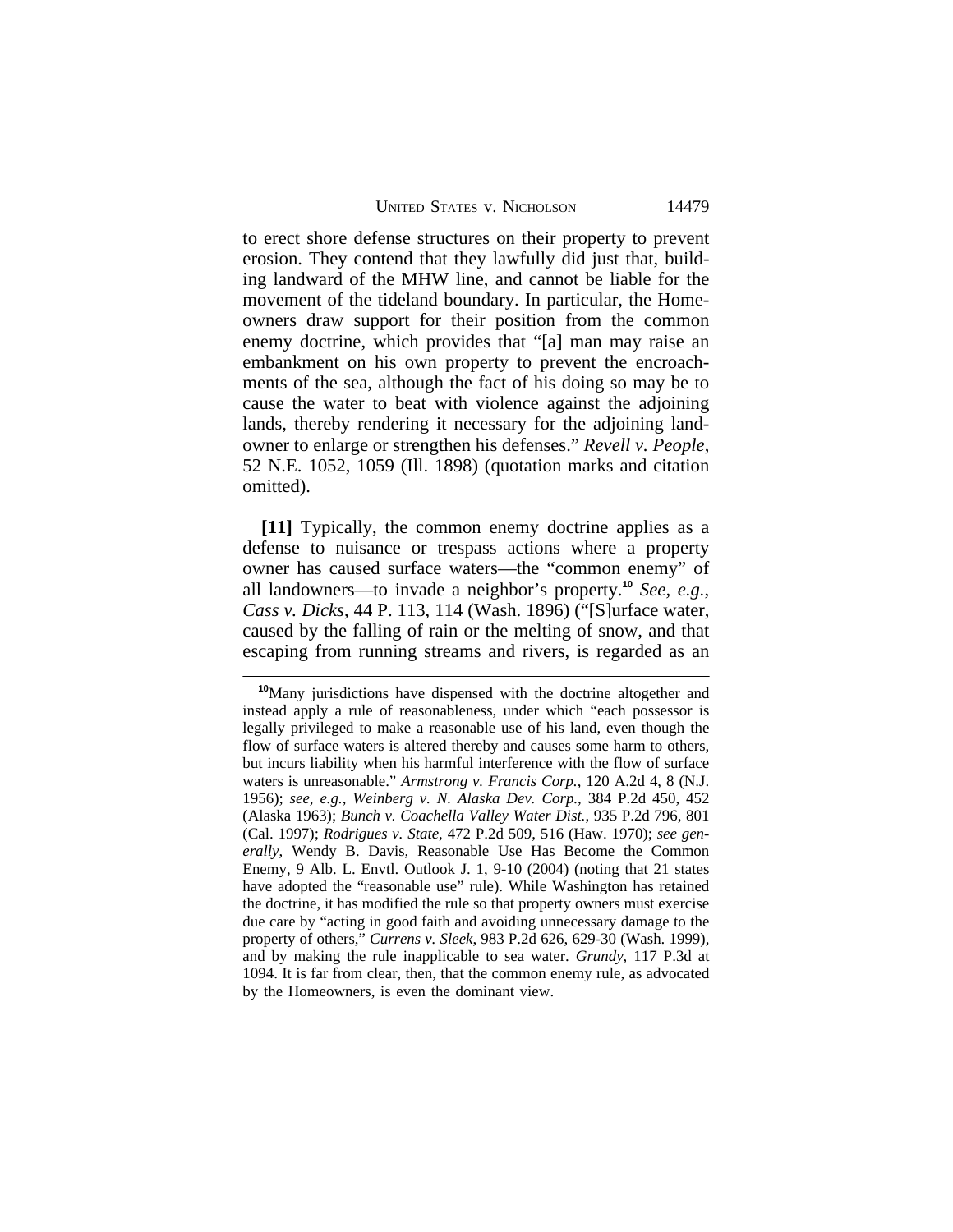outlaw and a common enemy, against which any one may defend himself, even though by doing so injury may result to others."). The doctrine therefore does not apply here. On the one hand, the injury complained of is not the diversion of water onto the tidelands; rather, it is the physical encroachment of the shore defense structures themselves. With the exception of *Revell*, which held that a waterfront property owner had no right to erect structures on submerged land owned by the state, 52 N.E. at 1060, all the cases cited by the Homeowners concern disputes over structures diverting waters onto a neighbor's land, not the maintenance of structures on the neighbor's land. *See Lamb v. Reclamation Dist. No. 108*, 14 P. 625, 626-27 (Cal. 1887); *Miller v. Lezerich*, 49 S.W.2d 404, 406 (Tex. 1932). On the other hand, the rule is inapposite because the water is not acting as a "common enemy" of the parties involved. The tide line is an inherent attribute of the properties at issue, since it dictates where the tidelands end and the uplands begin. That the boundary is ambulatory does not make it a common enemy, since any movement seaward or landward is to the benefit of one party and the detriment of the other. It is unfortunate that the boundary line increasingly has encroached on the Homeowners' property, but they cannot claim that the common enemy doctrine allows them to fix permanently the tideland boundary.

**[12]** The Homeowners have the right to build on their property and to erect structures to defend against erosion and storm damage, but all property owners are subject to limitations in how they use their property. The Homeowners cannot use their land in a way that would harm the Lummi's interest in the neighboring tidelands. Given that the Lummi have a vested right to the ambulatory boundary and to the tidelands they would gain if the boundary were allowed to ambulate, the Homeowners do not have the right to permanently fix the property boundary absent consent from the United States or the Lummi Nation. The Lummi similarly could not erect structures on the tidelands that would permanently fix the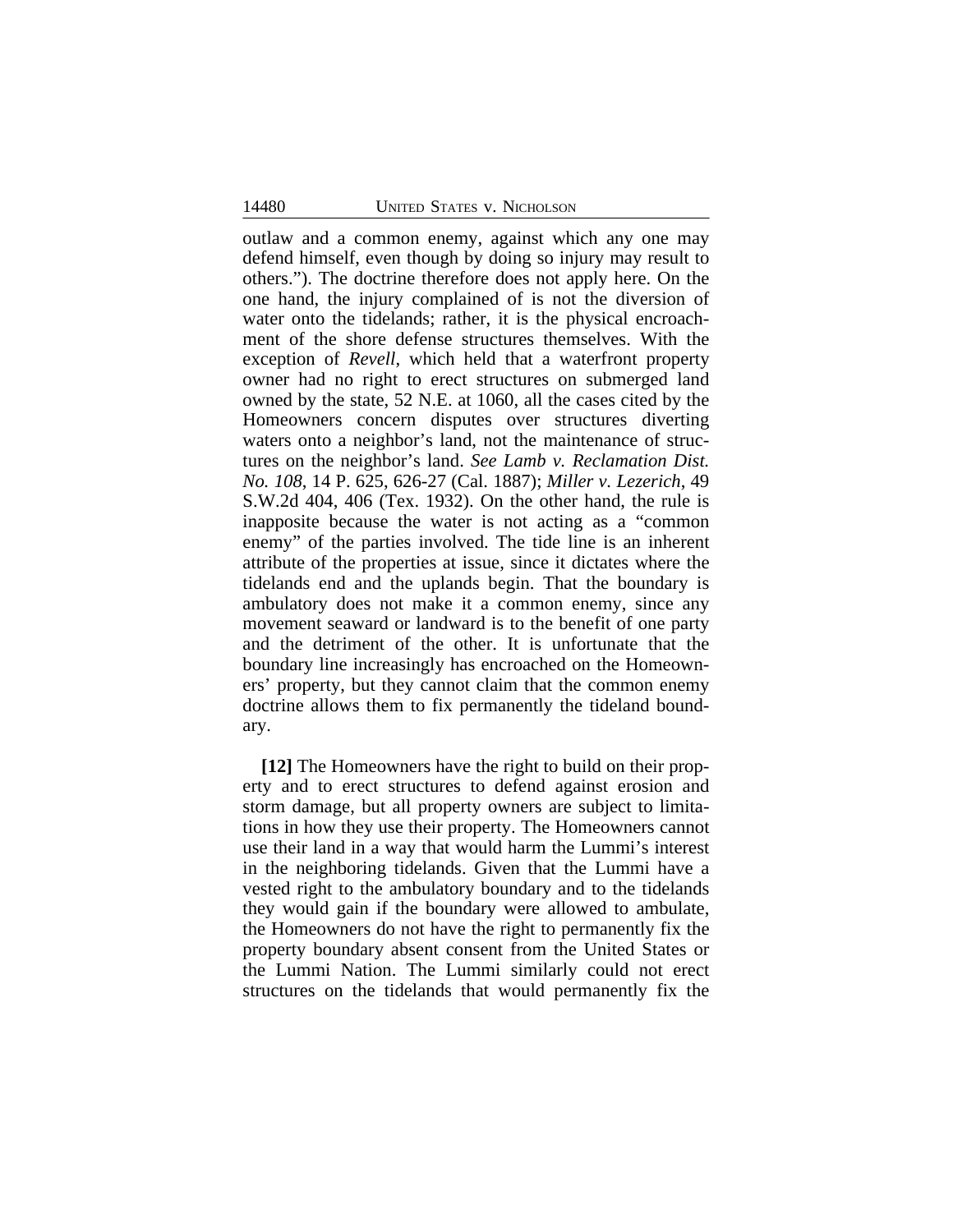boundary and prevent accretion benefitting the Homeowners. Although the shore defense structures may have been legal as they were initially erected, this is not a defense against the trespass action nor does it justify denying the Lummi land that would otherwise accrue to them.

**[13]** We emphasize that this does not mean property owners cannot erect shore defense structures on their property or take other action to prevent erosion. Nor does it mean that the Homeowners must necessarily remove their structures, if they can reach an agreement with the Lummi Nation and the United States that allows the structures to remain. Rather, we hold only that the Homeowners have no defense to a trespass action because they are seeking to protect against erosion.**<sup>11</sup>** Once the shore has eroded so dramatically that the property owner's shore defense structures fix the ambulatory boundary, the upland owner cannot expect to permanently maintain the boundary there without paying damages to the tideland owner or working out an agreement with the tideland owner. Homeowners on Sandy Point previously had leased the tidelands from the Lummi, and there is no reason the Homeowners could not similarly seek to negotiate a new agreement now.

**<sup>11</sup>**Amicus curiae Building Industry Legal Defense Foundation ("BILD") argues that such a rule will have dramatically harmful consequences, given the many coastal properties with shore defense structures. This overestimates the reach of our opinion, however. Because of the equal footing doctrine and the Submerged Lands Act, 43 U.S.C. § 1311, the states hold title to most of the tidelands. Most disputes that arise between the states and littoral property owners over tideland boundaries and the use of tidelands are ultimately a matter for state courts to adjudicate under state law. The states, of course, must consider the public interest—not just those of waterfront property owners—in deciding how to manage their tidelands, as they already have been doing. As with many property disputes, those between tideland holders and littoral property owners will not be easy to resolve and they may simply require the parties to compromise, even if that means not everyone is entirely satisfied with the results.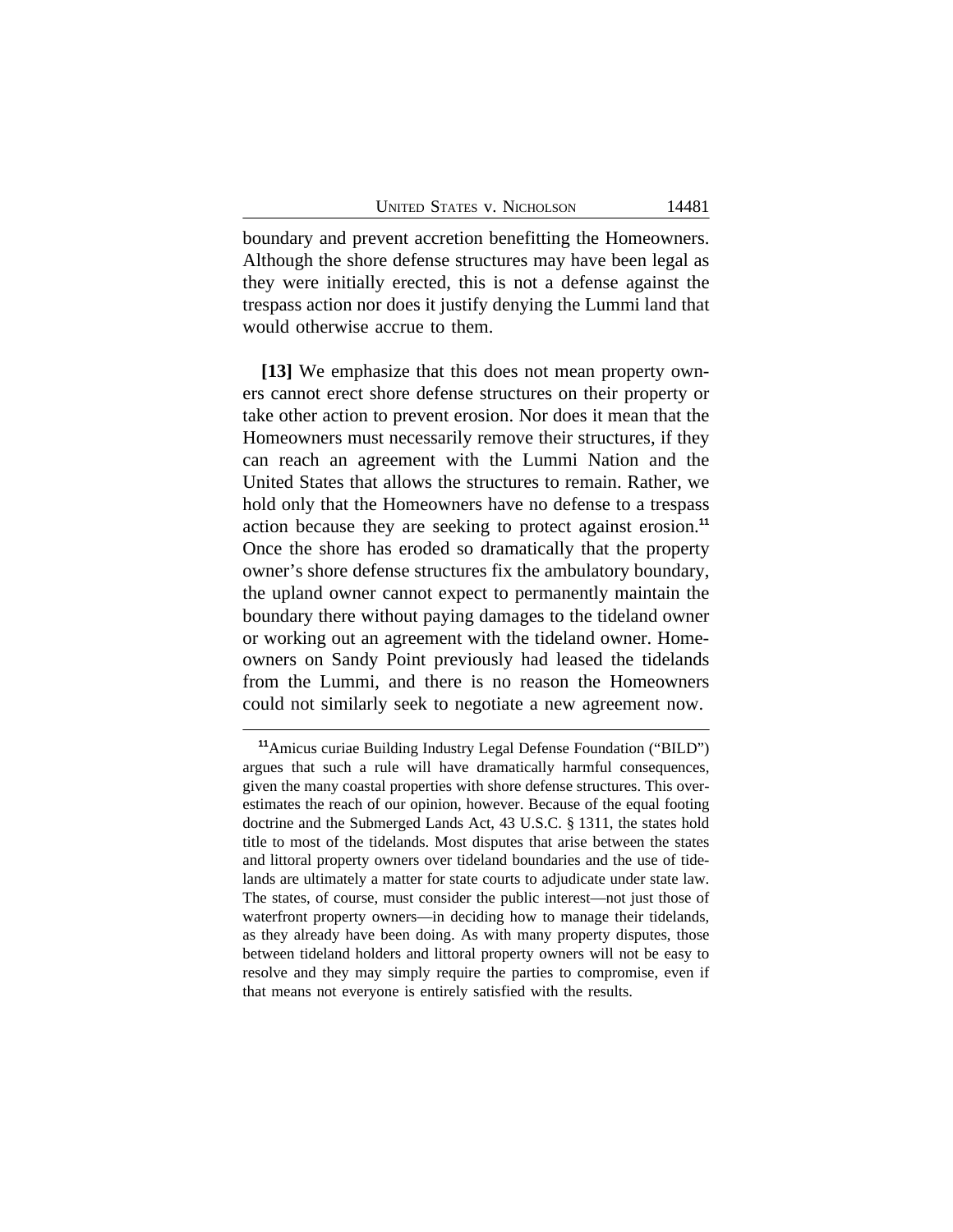**3.**

It is undisputed that as of the 2002 survey, some of the Homeowners' shore defense structures sat seaward of the MHW line. The Homeowners nevertheless argue that they cannot be liable for trespass because they did not intend the structures to trespass and because the trespass was caused by the erosion of the shore and resulting movement of the boundary, not by the Homeowners.

**[14]** However, as the district court noted, to be liable for trespass, the Homeowners need not have intended the actual trespass. Rather, the intent requirement is satisfied because the government requested that the encroaching parts of the structures be removed, but the Homeowners failed to do so. *See New York State Energy Research & Dev. Auth. v. Nuclear Fuel Servs., Inc.*, 561 F. Supp. 954, 974 (W.D.N.Y. 1983) ("In the case of trespass through the continuing presence of chattels on another's land, the requisite intent does not arise until the duty to remove the chattels arises, which does not occur until a demand for removal has been made."); *see also* Restatement (Second) of Torts § 161; 75 Am. Jur. 2d Trespass § 19 (2009) ("A trespass may be committed by the continued presence on the land of a structure, chattel, or other thing that the actor or a predecessor in legal interest has placed on the land and failed to remove."). And although the Homeowners did not cause the movement of the boundary line, they can still be liable for the structures even after the boundary moved across the structures. It is enough that the Homeowners caused the structures to be erected and that the structures subsequently rested on the tidelands. *See* Restatement (Second) of Torts § 161, cmts. b, e.

**[15]** Given that the United States, not Washington, holds title to the tidelands and that the Homeowners cannot permanently fix the tideland boundary, it quickly follows that the Homeowners are liable for trespass. The district court was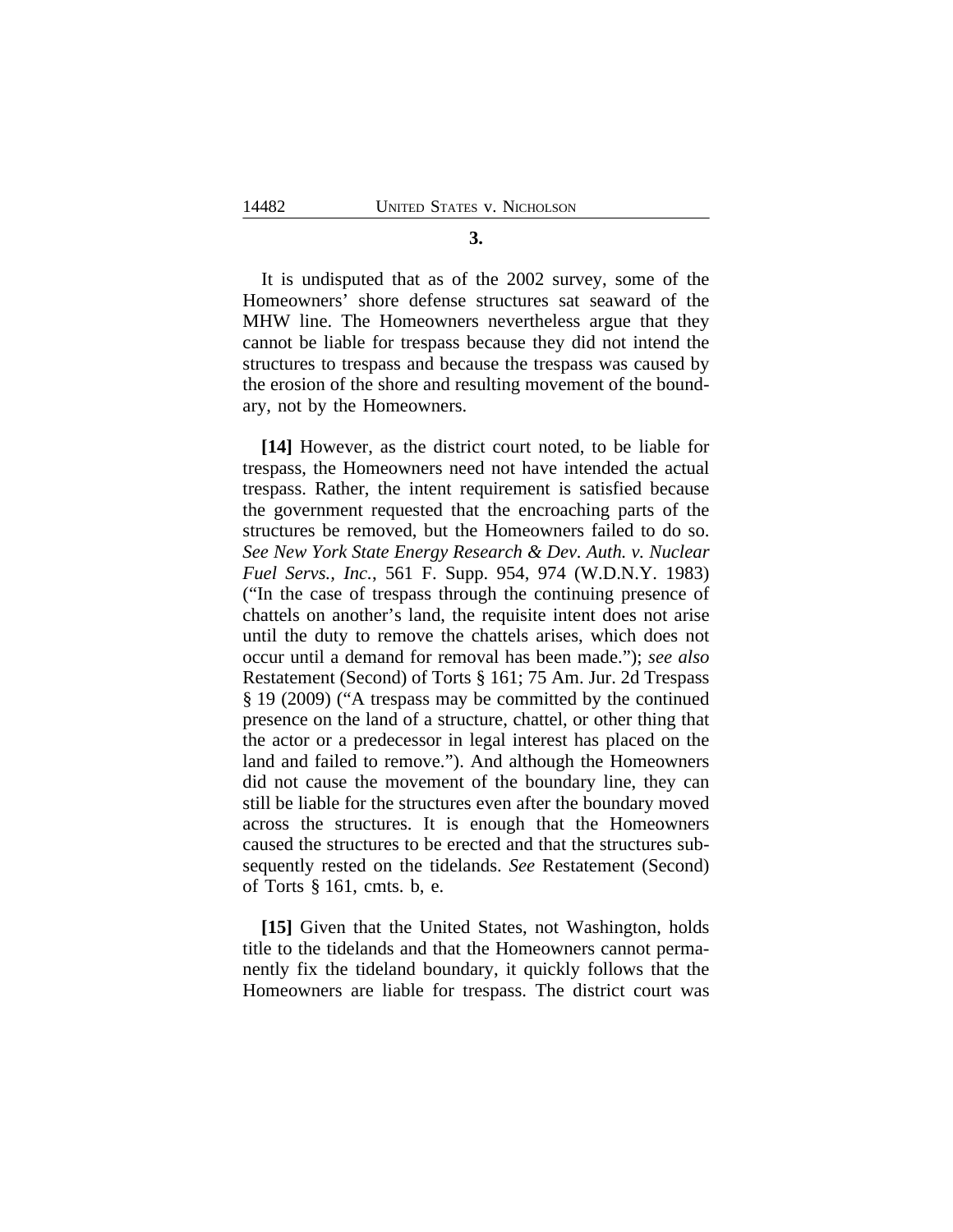correct, then, in finding in favor of the United States and Lummi Nation as to the trespass claim.

#### **B.**

**[16]** Turning next to the RHA claim, there are three ways in which a defendant could violate § 10 of the RHA. The first clause of § 10 prohibits the creation of "any obstruction not affirmatively authorized by Congress[ ] to the navigable capacity of any of the waters of the United States." 33 U.S.C. § 403. Clauses two and three respectively make it unlawful to "build or commence the building of any wharf, pier, dolphin, boom, weir, breakwater, bulkhead, jetty, or other structures in any port, roadstead, haven, harbor, canal, navigable river, or other water of the United States . . . except on plans recommended by the Chief of Engineers and authorized by the Secretary of the Army" or to "excavate or fill, or in any manner to alter or modify the course, location, condition, or capacity of . . . the channel of any navigable water of the United States, unless the work has been recommended by the Chief of Engineers and authorized by the Secretary of the Army prior to beginning the same." *Id.*

Under the RHA the navigable waters of the United States means "all places covered by the ebb and flow of the tide to the mean high water (MHW) mark in its unobstructed, natural state." *Leslie Salt Co. v. Froehlke*, 578 F.2d 742, 753 (9th Cir. 1978); *see also* 33 C.F.R. §§ 322.2(a), 329.4, 329.12(a)(2). Notably, courts have "consistently found [the RHA's] coverage to be broad," *Wyandotte Transp. Co. v. United States*, 389 U.S. 191, 201 (1967); *see also Sanitary Dist. Co. of Chicago v. United States*, 266 U.S. 405, 429 (1925) (calling the RHA "a broad expression of policy in unmistakable terms"), and "read the [RHA] charitably in light of the purpose to be served." *United States v. Republic Steel Corp.*, 362 U.S. 482, 491 (1960).

The Homeowners concede that they do not have authorization to maintain structures in the navigable waters of the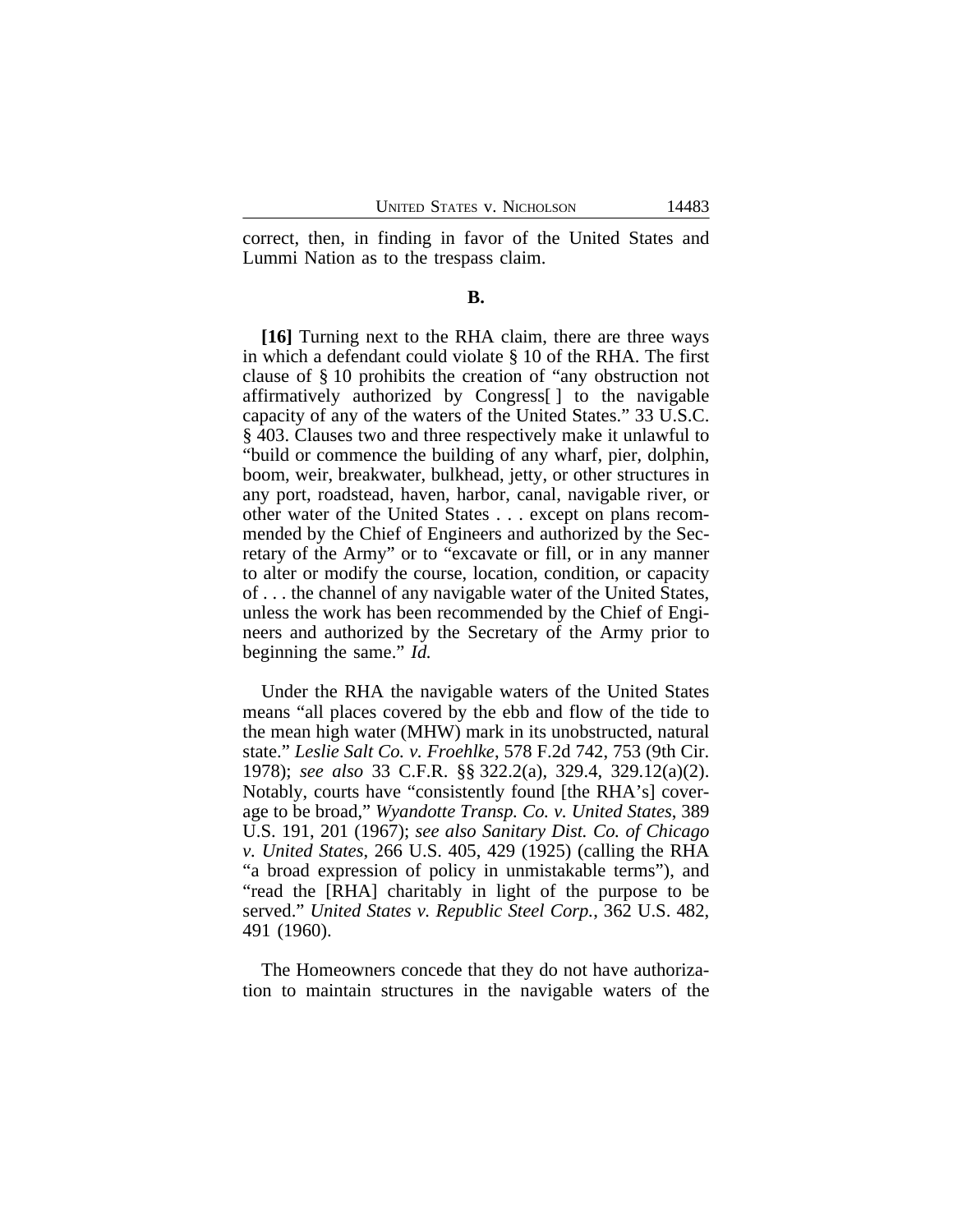United States. Given that at least some of their shore defense structures lie seaward of the MHW line, the issue on appeal is whether the district court properly ruled that the Homeowners had violated § 10 by not removing their shore defense structures from the tidelands.

**[17]** Although § 10 does not explicitly mention the maintenance of structures in navigable waters, in the sense of keeping structures in place, we have interpreted the RHA as making unlawful the failure to remove structures prohibited by § 10, even if they were previously legal. *See United States v. Alameda Gateway Ltd.*, 213 F.3d 1161, 1167 (9th Cir. 2000) ("Gateway's assertion that the Corps cannot remove a lawfully erected structure is equally unavailing. . . . the RHA allows the United States to remove structures that were once erected lawfully but subsequently found to be obstructions."). This makes sense in light of the RHA's concern with insuring that navigable waterways remain free of obstruction, because even initially legal structures can subsequently interfere with navigation. *See, e.g.*, *United States v. New York Cent. R.R.*, 252 F. Supp. 508, 511 (D. Mass. 1965) (finding landward remnants of previously legal bridge an obstruction), *aff'd per curiam*, 358 F.2d 747 (1st Cir. 1966). The Homeowners' structures may have been legal as initially built, but because of the movement of the tidal boundary they now sit in navigable waters and are obstructions.**<sup>12</sup>**

**[18]** The Homeowners argue that *Alameda Gateway* is inapplicable, because it concerns the first clause of § 10, and, according to them, the shore defense structures do not interfere with navigation. However, structures violating clauses

**<sup>12</sup>**The Corps' regulations confirm that structures may be obstructions without regard to how the structures came to be in navigable waters. The Corps generally requires a permit "for structures and/or work in or affecting navigable waters," without reference to whether the structure is being initially erected in navigable waters or has already been sitting there. 33 C.F.R. § 322.3(a).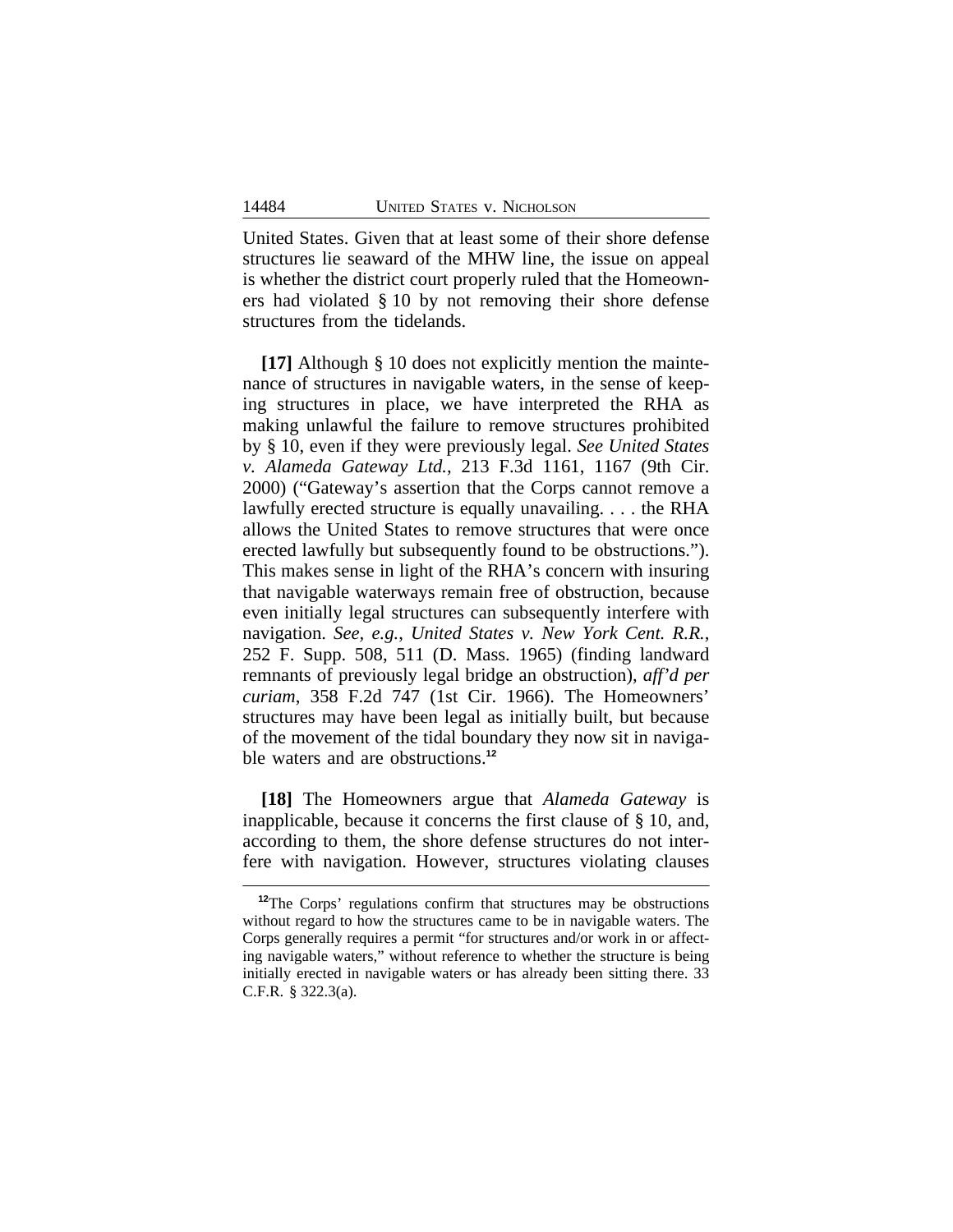UNITED STATES V. NICHOLSON 14485

two or three are presumed to be obstructions under the first clause. *Alameda Gateway*, 213 F.3d at 1165; *Sierra Club v. Andrus*, 610 F.2d 581, 596 (9th Cir. 1979), *rev'd on other grounds sub nom. California v. Sierra Club*, 451 U.S. 287 (1981) (holding that there is no implied private right of action under § 10 and thus declining to reach the merits). That is, clauses two and three have been interpreted as "a legislative enumeration of specific obstructions to navigable capacity that require Corps authorization" to be legal, *Andrus*, 610 F.2d at 594, with the Corps having discretion to "determine what in the particular cases constitute[s] an unreasonable obstruction." *Id.* at 596 (quoting *Wisconsin v. Illinois*, 278 U.S. 367, 413 (1929)). There is no need, then, for the Corps or the courts to determine first that the Homeowners' structures obstruct navigable capacity, since the structures obviously qualify as a "breakwater, bulkhead, . . . or other structure" under clause two and modify the course, location, condition, and capacity of the Strait under clause three. 33 U.S.C. § 403. The Homeowners are therefore required to have Corps authorization; because they have maintained their structures in the tidelands without such authorization, they can be liable under the RHA.

BILD argues that under the RHA navigable waters do not extend to the MHW line in its "unobstructed, natural state," because *Leslie Salt* stated that this jurisdictional line "is dictated by the principle . . . that one who develops areas below the MHW line does so at his peril." 578 F.2d at 753. According to BILD, since the Homeowners claim they built above the MHW line, *Leslie Salt* is inapplicable. On the one hand, whether navigable waters reach the MHW in its unobstructed state or in its obstructed state is irrelevant here, because the Homeowners are liable either way. The topographic survey maps submitted by the government show that at least some rip rap from the shore defense structures sits below the MHW line, and that rip rap has not so obstructed the movement of the tide that it is prevented from flowing landward of this scattered rip rap. So even assuming an obstruction could pre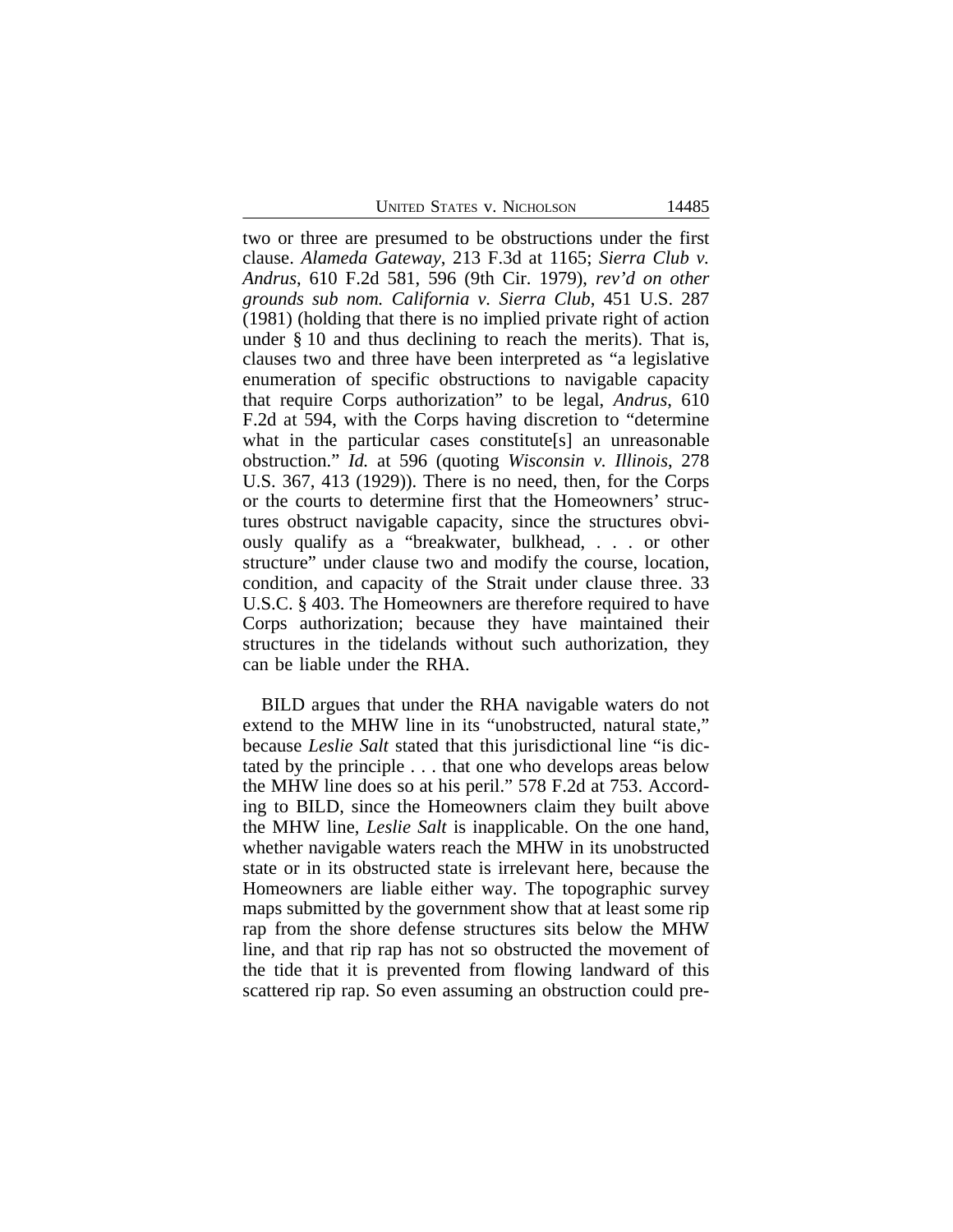vent the movement of the MHW line under the RHA, the Homeowners have still violated clause two of § 10.

On the other hand, this argument ignores the RHA's central concern, which is to insure that the nation's waterways remain navigable and free of obstruction. The nation's navigable waterways, of course, can change, and with it the Corps' jurisdiction. *See, e.g.*, *Swanson v. United States*, 789 F.2d 1368 (9th Cir. 1986) (finding Corps had jurisdiction over subsequently flooded area). Structures that were previously above the MHW line can become subject to Corps' regulation because the tide line has moved, and if those structures prevent the MHW line from achieving its unobstructed, natural state they can pose a serious risk to navigation. A structure should not be exempt from regulation because it so significantly displaces navigable waters that the waters are permanently penned in. Just as one who develops below the MHW line "does so at his peril," those who build too close to the MHW line also run the risk that their structures eventually may become obstructions and be subject to regulation by the Corps.**<sup>13</sup>**

**[19]** The Homeowners' structures additionally violate clause three of § 10, without regard to whether or not one considers the waters in their unobstructed state. In certain circumstances a structure or activity can still be a violation of clauses one or three of § 10 even if the structure or activity is not located in navigable waters. *See United States v. Sexton Cove Estates, Inc.*, 526 F.2d 1293, 1298 (5th Cir. 1976). As the Fifth Circuit has put it, for the most part § 10 has "no locality assigned to its prohibitions." *Id.*

**<sup>13</sup>**As in *Leslie Salt*, we express no opinion as to whether or at what point the government may be estopped from asserting its jurisdiction because land has long ago been filled in, as was the case in *United States v. Stoeco Homes, Inc.*, 498 F.2d 597, 610-11 (3d Cir. 1974). *See* 578 F.2d at 753. There is no indication here that the United States excessively delayed its enforcement efforts.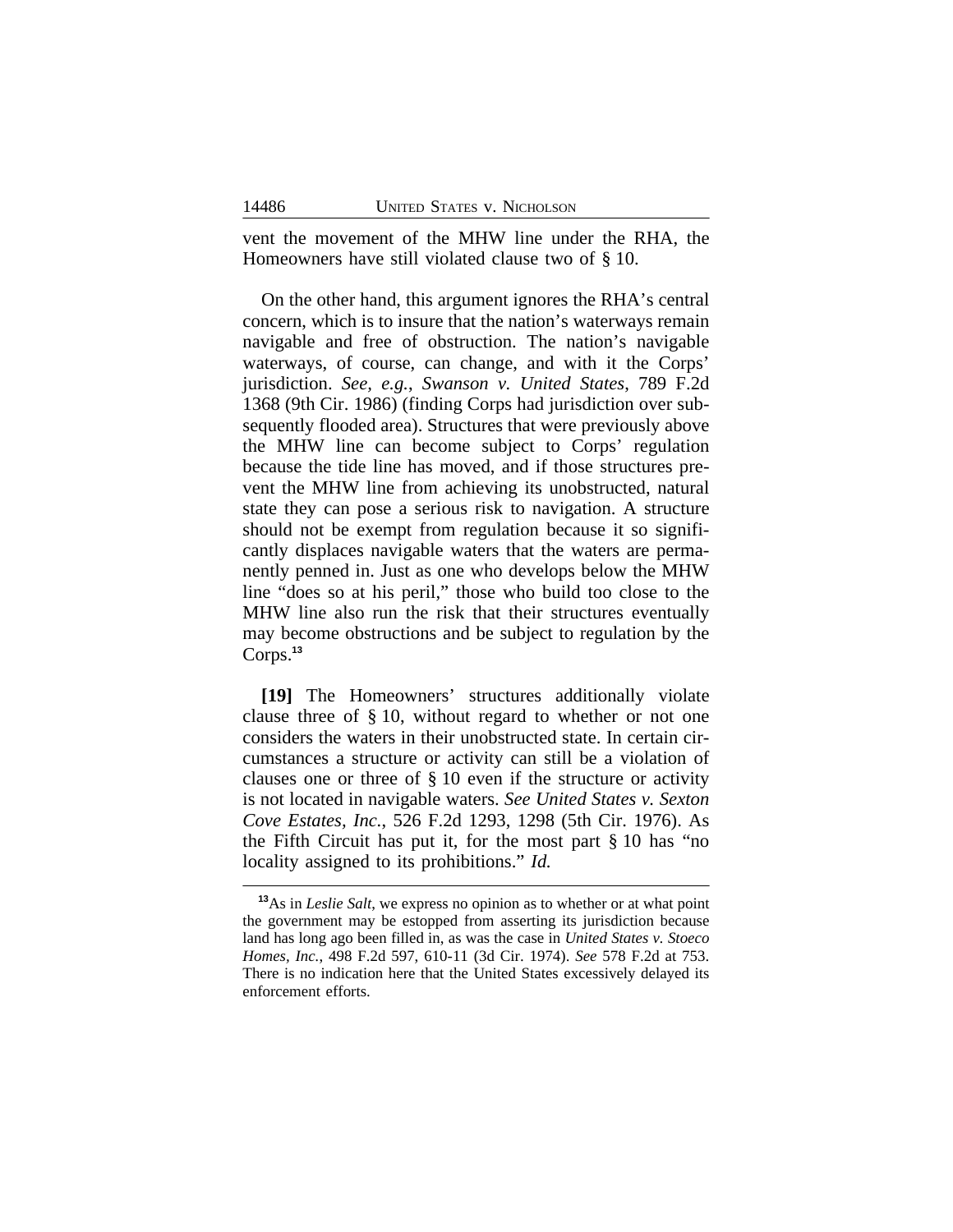It prohibits any obstruction to navigable capacity. There is no suggestion that an obstruction whose source is above [the MHW line] escapes prosecution. It prohibits the alteration or modification of the course, condition, location or capacity of a navigable water. There is not the slightest intimation that an alteration or modification whose source is above [the MHW line] is any less an alteration or modification. There is nothing in the language of the statute nor the logic of its implementation which creates this barrier beyond which the Corps is ubiquitously powerless. Indeed, such a limitation would thwart the design of the statute.

*Id.* at 1298-99; *see also* 33 C.F.R. § 322.3(a) ("Structures or work outside [the navigable waters of the United States] are subject to [§ 10] if these structures or work affect the course, location, or condition of the waterbody in such a manner as to impact on its navigable capacity."). Under clause three, even though the tide line does not extend past the Homeowners' shore defense structures because the Homeowners have successfully prevented the Strait from advancing landward, the structures "alter or modify the course, location, condition, or capacity of" the Strait, since the flow of the waters is limited by the structures. 33 U.S.C. § 403. The Homeowners are therefore liable on this alternative basis as well.

**[20]** Because the Homeowners have maintained at least part of their shore defense structures below the MHW line, and because the structures alter the course, location, condition, or capacity of the Strait, they are required to obtain Corps' authorization or face liability. Contrary to the Homeowners' claim, they need not have intended to violate the RHA; it is sufficient under *Alameda Gateway* that they intentionally erected structures that became obstructions. *See* 213 F.3d at 1167. The district court therefore appropriately found liability, and its imposition of an injunction under § 12 of the RHA, 33 U.S.C. § 406, was not an abuse of discretion, given the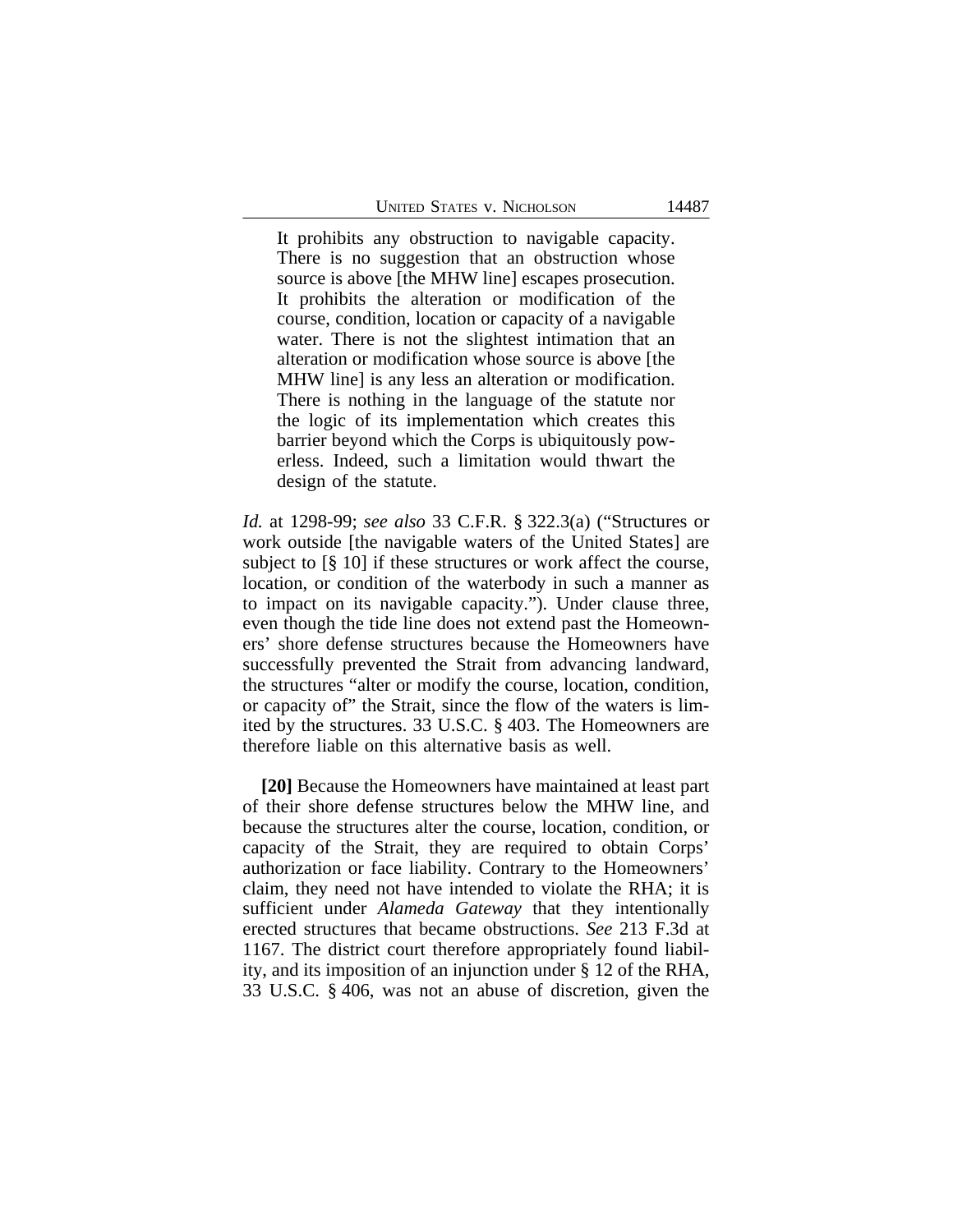standard for injunctions under § 12. *See United States v. Stoeco Homes, Inc.*, 498 F.2d 597, 611 (3d Cir. 1974) ("No balancing of interest or need to show irreparable injury is required when an injunction is sought under § 12 to prevent erection or seek removal of an unlawful structure.").

## **C.**

**[21]** The CWA prohibits the discharge of any dredged or fill material into "navigable waters" unless authorized by the Corps. *See* 33 U.S.C. §§ 1311, 1344. However, the scope of the Corps' regulatory authority under the CWA and RHA is not the same, in part because the definition of "navigable waters" is broader under the CWA and encompasses all "waters of the United States." 33 U.S.C. § 1362(7); *Leslie Salt*, 578 F.2d at 754-55. Instead of using the MHW line, the Corps' regulations define its CWA jurisdiction over tidal waters by reference to the "high tide line," 33 C.F.R. § 328.4(b)(1), which, in turn, is defined as "the line of intersection of the land with the water's surface at the maximum height reached by a rising tide." **<sup>14</sup>** 33 C.F.R. § 328.3(d).

The district court found on summary judgment that the Nicholsons had violated the CWA, because, in the course of reconstructing their shore defense structures, they discharged fill material below where the high tide line would fall in its

**<sup>14</sup>**Locally, the policy of the Seattle District of the Corps has been to draw the high tide line at the mean higher high water (MHHW) line, which is calculated by averaging over 18.6 years the highest of the two high tides that occur in a day and projecting that line onto the shore. *Leslie Salt*, 878 F.2d at 746. Because the two daily Pacific coast tidal cycles can vary greatly in height, the difference between the MHHW line and the MHW line—the average of both high tides occurring in a day—can be relatively large on the west coast of the United States. *Id.* In fashioning a remedy for the CWA violation, Judge Leighton took the Corps' local enforcement policy into account, but, contrary to the government's position, this does not necessarily conflict with what Judge Rothstein found on summary judgment.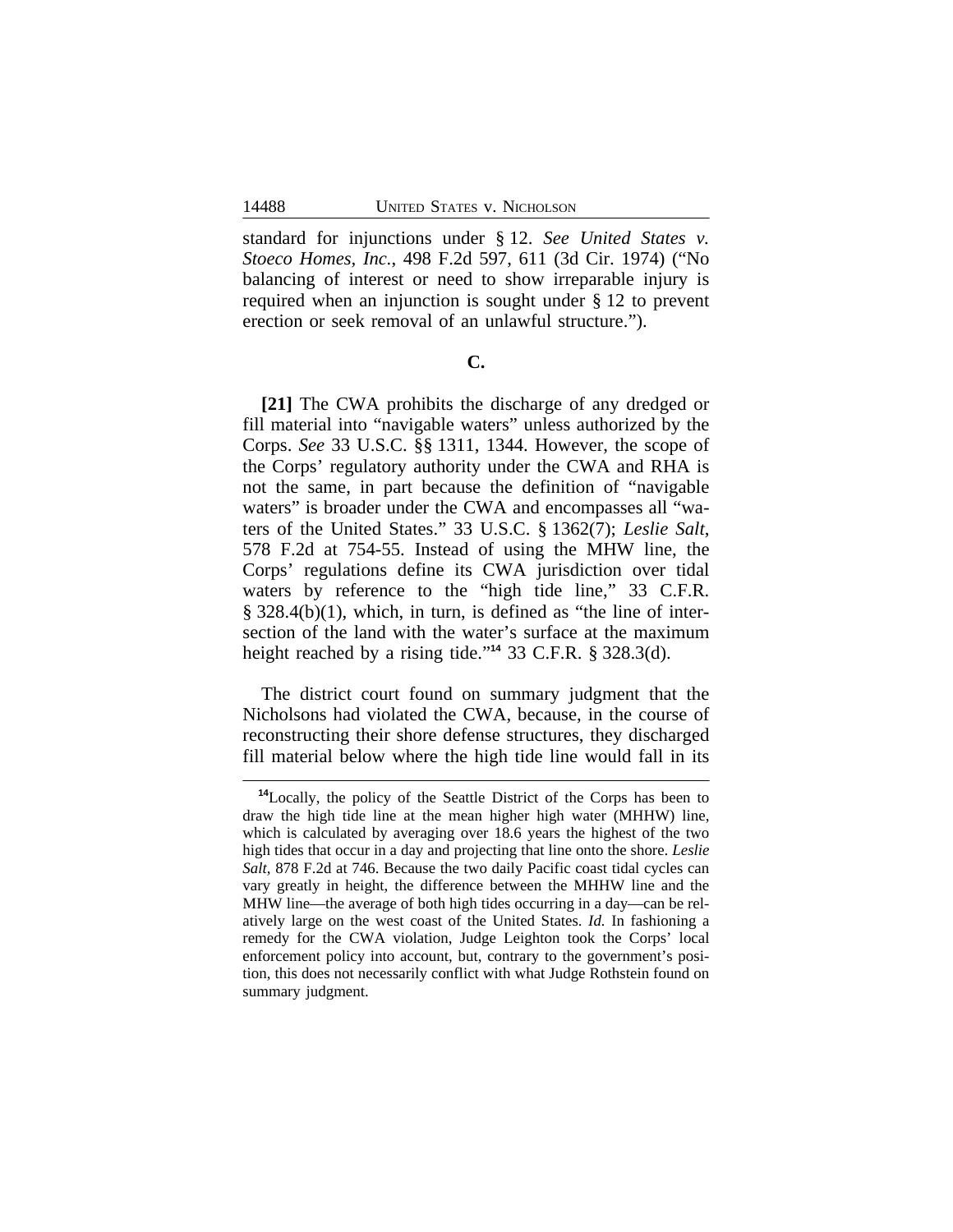UNITED STATES V. NICHOLSON 14489

unobstructed, natural state without a permit. In so ruling, the district court again relied on the holding from *Leslie Salt* that "the MHW line is to be fixed in accordance with its natural, unobstructed state." 578 F.2d at 753. However, while *Leslie Salt* applied this rule to the definition of navigable waters under the RHA, it was more circumspect as to what the limits of navigable waters and the Corps' jurisdiction are under the CWA. The district court in *Leslie Salt* had held that navigable waters under the CWA extended to the MHHW line in its unobstructed, natural state. *Sierra Club v. Leslie Salt Co.*, 412 F. Supp. 1096, 1103 (N.D. Cal. 1976). But we declined to hold that the waters of the United States extended to all places the water would theoretically reach, partially out of concerns that such a ruling swept too broadly and unnecessarily included "fast land" or "improved solid upland." *See Leslie Salt*, 578 F.2d at 754. Since we could decide *Leslie Salt* by addressing only whether the particular waters in question were subject to regulation by the Corps, we did not address the ultimate question of what constitutes the outer limit of the Corps' CWA jurisdiction. *Id.* at 756.

**[22]** This case presents more squarely the question of how far the Corps' CWA jurisdiction extends. *Leslie Salt* addressed whether certain waters diked off from the San Francisco Bay constituted waters of the United States. 578 F.2d at 756. Here there is a question as to whether any water actually reaches the area at issue, and if not, whether it is still subject to regulation by the Corps. The parties in *Leslie Salt* agreed that the Corps' jurisdiction does not extend to property that was dry, solid upland as of the date of the passage of the CWA. *See id.* at 754. In the same vein, the Corps has stated that it does not intend to assert jurisdiction over lands that once were submerged but which have been transformed into dry land. *See* 42 Fed. Reg. 37128 (July 19, 1977). While we do not purport to decide the full extent of the Corps' CWA regulatory authority, we find this approach persuasive. Any discharge on fast land would not actually be in the waters of the United States, and it would be potentially unfair to occu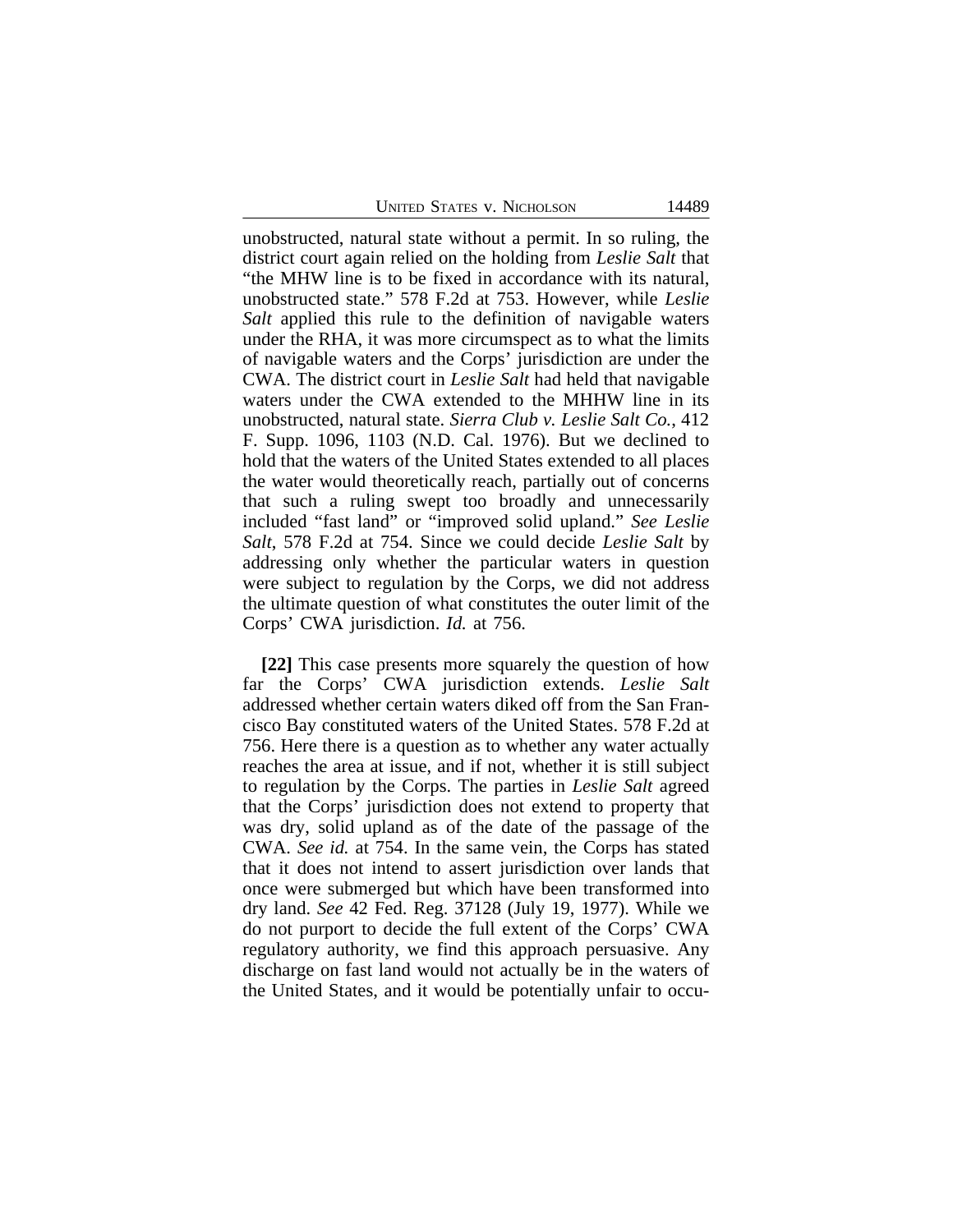pants of such land to hold them to the strictures of the CWA if the land has long been dry. Even if land has been maintained as dry through artificial means, if the activity does not reach or otherwise have an effect on the waters, excavating, filling and other work does not present the kind of threat the CWA is meant to regulate.

**[23]** This does not mean that fast land cannot subsequently become submerged by the waters of the United States. As the Corps' regulations acknowledge, gradual changes to the bed of a body of water will change the boundaries of the waters of the United States. 33 C.F.R. § 328.5. But if land was dry upland at the time the CWA was enacted, it will not be considered part of the waters of the United States unless the waters actually overtake the land, even if it at one point had been submerged before the CWA was enacted or if there have been subsequent lawful improvements to the land in its dry state.**<sup>15</sup>** In short, in such a situation, the waters of the United States are demarcated by the reach of the high tide line, but not as it would be in its unobstructed, natural state if the fill or obstruction was in place at the time the CWA was enacted or if there was a legally authorized filling or improvement done after the enactment of the CWA.

**<sup>15</sup>**This would not change the fact that waters which were in the past navigable are still considered such, even if they are no longer navigable in fact. *See United States v. Appalachian Elec. Power Co.*, 311 U.S. 377, 408 (1940) ("When once found to be navigable, a waterway remains so."); 33 C.F.R. § 328.3(a)(1). We also reiterate *Leslie Salt*'s admonition that the full extent of the Corps' CWA jurisdiction over waters of the United States "is in some instances not limited to the MHW or the MHHW line." *Id.* at 742. For example, where there are adjacent wetlands or intermittent streams, the Corps still has jurisdiction, even though these areas are beyond the normal ebb and flow of the tide. *See, e.g.*, *United States v. Riverside Bayview Homes, Inc.*, 474 U.S. 121, 139 (1985); *United States v. Moses*, 496 F.3d 984, 989 (9th Cir. 2007). Additionally, some discharges on dry land can be CWA violations. *See Leslie Salt*, 578 F.2d at 753 n.12 (citing *United States v. Holland*, 373 F. Supp. 665 (M.D.Fla. 1974), as an example of a discharge above MHHW line that violated CWA).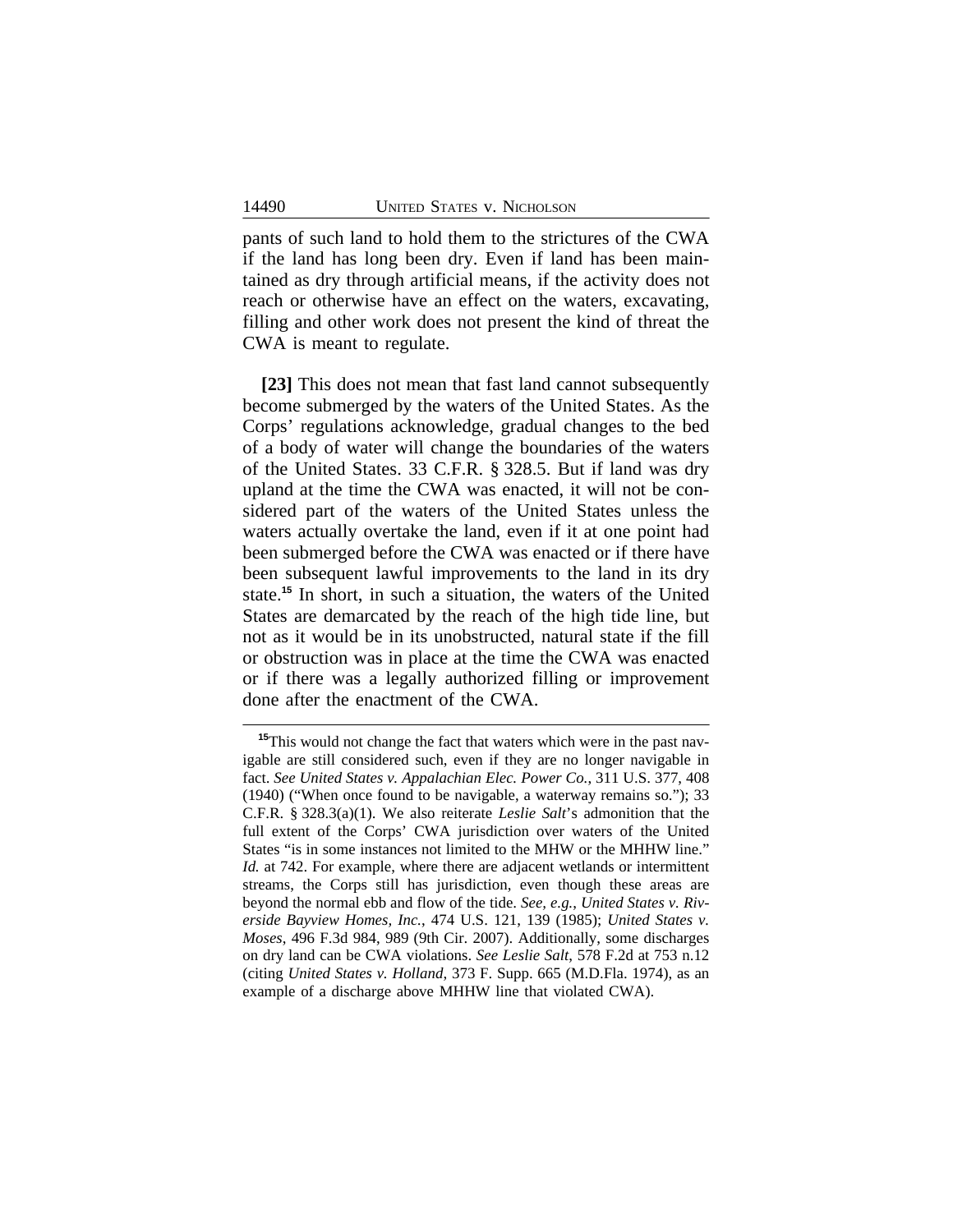| UNITED STATES V. NICHOLSON |  |
|----------------------------|--|
|----------------------------|--|

**[24]** Applying that boundary here, it is unclear from the evidence presented at summary judgment whether the high tide line actually reached the area where the Nicholsons excavated and filled. Pictures of the bulkhead reconstruction show that the rip-rap revetment seaward of the bulkhead may have successfully prevented the tide from reaching the area under construction. The construction diagrams show an intent to excavate to a depth that would be below the high tide line if one ignored the existence of the revetment. But if the revetment was in place prior to the enactment of the CWA or legally built on dry land after the passage of the CWA, then it must be considered as it actually exists. While the parties seem to agree that the revetment was built in 1982 by the Nicholsons' predecessor in interest, on summary judgment the government did not present evidence showing that the revetment was not lawfully built on dry land beyond the reach of the high tide line. There was also no evidence that during the reconstruction of the bulkhead, the Nicholsons placed additional rip rap seaward of the revetment or that their activities otherwise led to the discharge of material below the high tide line, as it actually existed. The government therefore did not carry its burden of showing that the Nicholsons had violated the CWA by discharging material into waters of the United States. Accordingly, we reverse the grant of summary judgment on this claim and remand for further proceedings.

Although the CWA's jurisdictional reach is generally broader than the RHA's, the reversal here is explained by the RHA's concern with preventing obstructions, on the one hand, and the CWA's focus on discharges into water, on the other. Since the two laws serve different purposes, their regulatory powers will diverge in some circumstances, as is the case here. Under the RHA, it is appropriate to ignore an obstruction's ability to stop the flow of navigable water, because the purpose of the RHA is precisely to prevent or remove obstructions to navigable waters. The Homeowners' structures clearly impinge on the capacity of the Strait of Georgia and portions of them sit within navigable waters;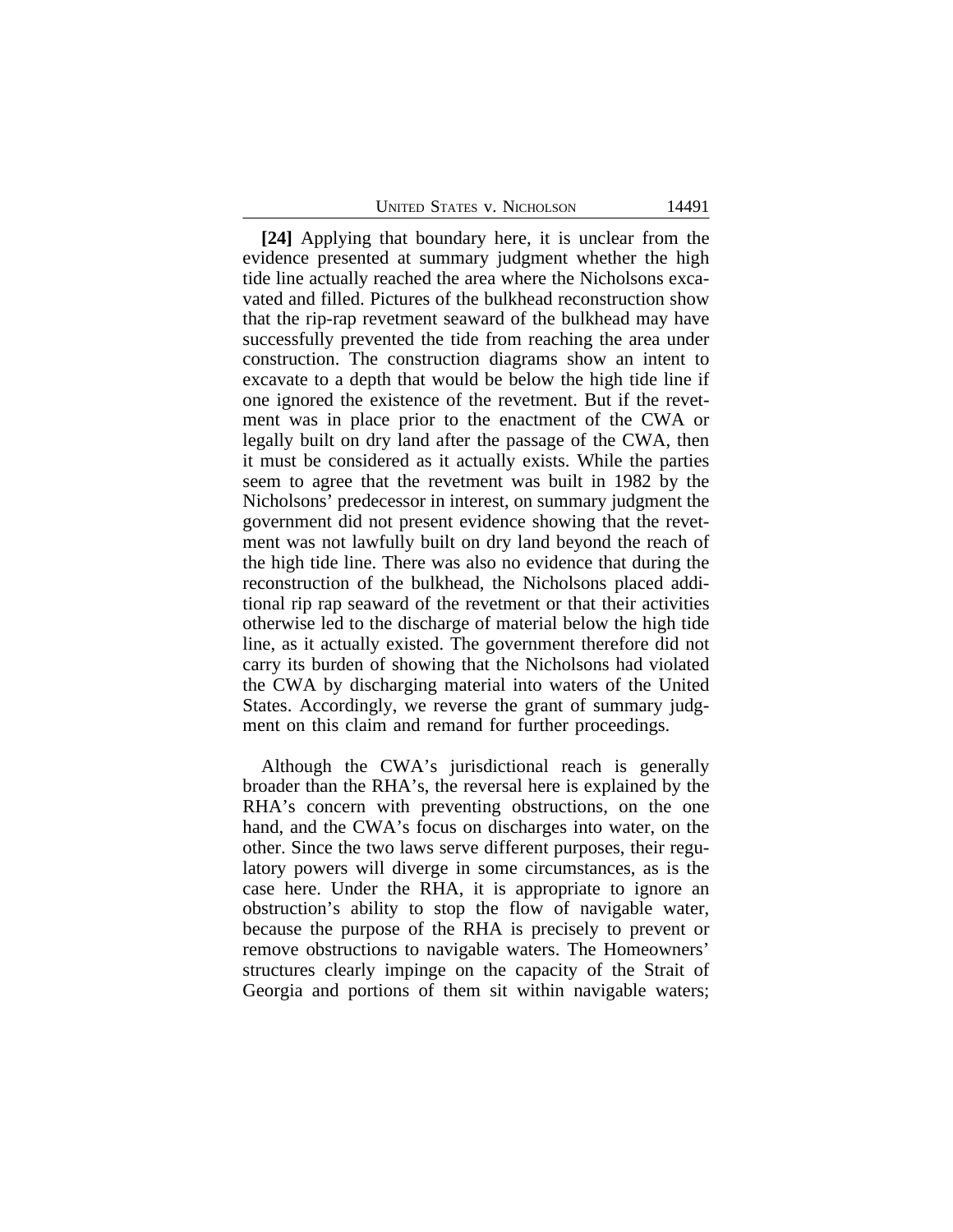they are therefore obstructions. The CWA, on the other hand, is designed to restore and maintain the integrity of the nation's waters, which it does by limiting the discharge of pollutants into the waters. *See* 33 U.S.C. § 1251(a). The Nicholsons' activities in reconstructing their bulkhead, however, would not involve a discharge into waters of the United States if conducted solely on fast land. The revetment fronting their bulkhead may have prevented the MHHW line from reaching the construction work—and thereby prevented a discharge into navigable waters—while at the same time obstructing those waters. It is perfectly consistent, then, that the Homeowners could be liable under the RHA while the Nicholsons may not be liable under the CWA.

#### **D.**

Finally, for the court to award attorney's fees and costs under the EAJA, it must be shown that (1) the party seeking fees is the prevailing party; (2) the government has not met its burden of showing that its positions were substantially justified or that special circumstances make an award unjust; and (3) the requested fees and costs are reasonable. *See Perez-Arellano v. Smith*, 279 F.3d 791, 793 (9th Cir. 2002).

**[25]** To be a prevailing party, the party must have received an enforceable judgment on the merits or a court-ordered consent decree. *Id.*; *see Buckhannon Bd. & Care Home, Inc. v. W. Va. Dep't of Health & Human Res.*, 532 U.S. 598, 604 (2001) ("[E]nforceable judgments on the merits and court-ordered consent decrees create the 'material alteration of the legal relationship of the parties' necessary to permit an award of attorney's fees." (citation omitted)). The Milners and Bennett/Boyd stipulated to the government's dismissal, without prejudice,**<sup>16</sup>** of the CWA claims against them. However, although a defendant may no longer have a claim pending

**<sup>16</sup>**Since the stipulation did not state that the dismissal was with prejudice, it was without prejudice. Fed. R. Civ. Proc. 41(a)(1)(B).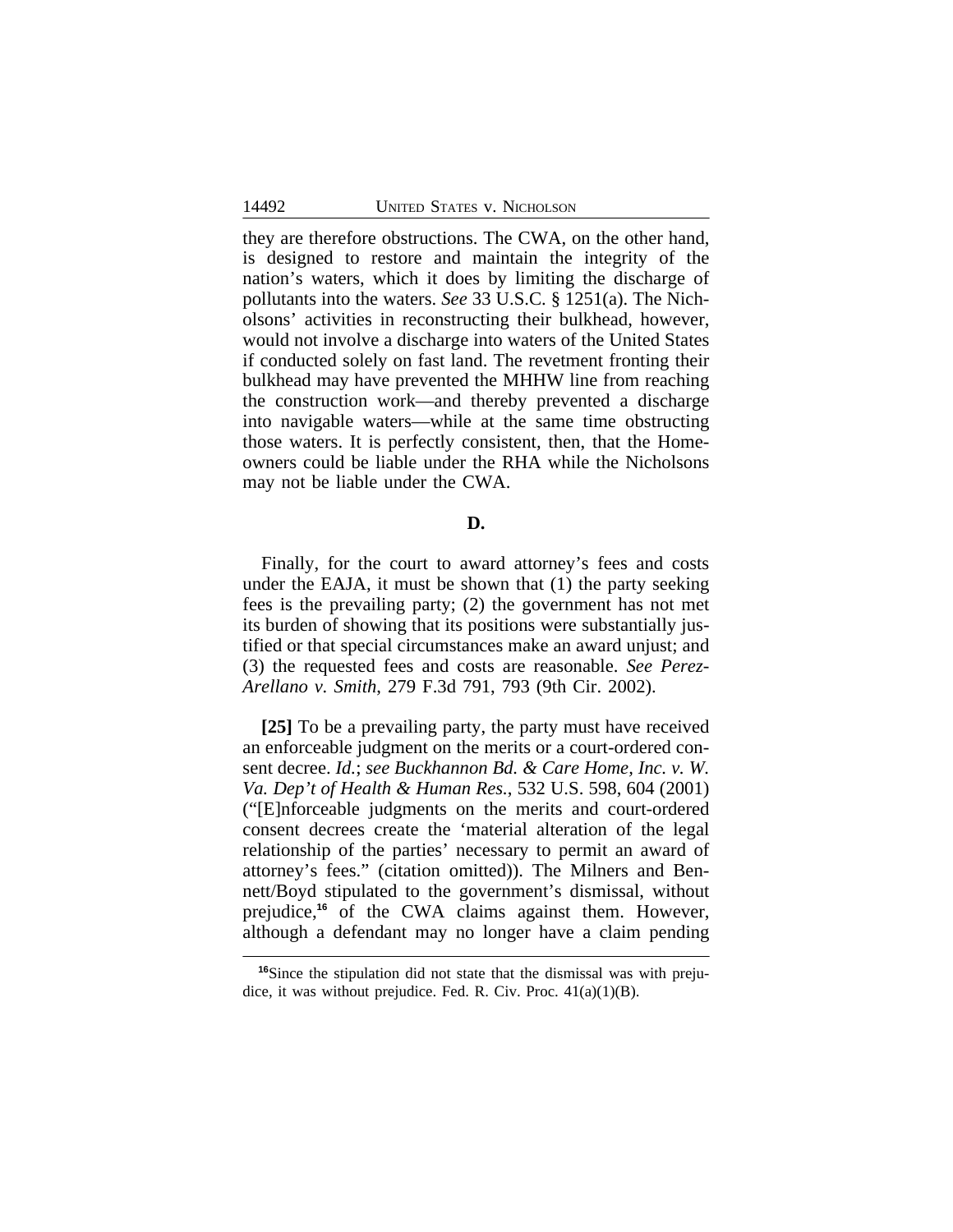UNITED STATES V. NICHOLSON 14493

against him or her upon dismissal, a dismissal without prejudice does not materially alter the legal relationship of the parties, because the defendant remains subject to the risk of refiling. *Oscar v. Alaska Dep't of Educ. & Early Dev.*, 541 F.3d 978, 981 (9th Cir. 2008); *Cadkin v. Loose*, 569 F.3d 1142, 1149 (9th Cir. 2009). Although *Oscar* and *Cadkin* concern fee-shifting statutes other than the EAJA, they turn on the meaning of the term "prevailing party" and govern our interpretation here. *See Perez-Arellano*, 279 F.3d at 794 (noting that *Buckhannon* "sweeps . . . broadly and its reasoning is persuasively applicable to an award of attorney's fees under the EAJA"); *Oscar*, 541 F.3d at 981 (relying on *Buckhannon* to determine whether a defendant is a prevailing party); *Cadkin*, 569 F.3d at 1149 (same). We therefore conclude that the Milners and Bennett/Boyd are not prevailing parties and are not entitled to attorneys' fees under the EAJA.

#### **IV.**

Although this particular dispute has been ongoing for some years now, for an even longer period of time, the Homeowners on Sandy Point had an agreement with the Lummi Nation to lease the tidelands. This allowed the upland owners to construct and maintain bulkheads, rip rap, and other shore defense structures on the tidelands in order to protect their property. The Sandy Point Homeowners had an opportunity to renew the lease for an additional 25 years, the maximum lease term allowed for Indian trust lands. 25 U.S.C. § 415. Additionally, throughout this litigation the Lummi have expressed a desire to negotiate a new agreement, and at least before commencement of this suit, the United States indicated that its concerns would be satisfied if the Homeowners entered into agreements with the Lummi.

This action was avoidable. Perhaps the parties still will be able to reach an amicable settlement. However, because the Homeowners have so far been unable or unwilling to negotiate an agreement with the Lummi, we must pass on the merits